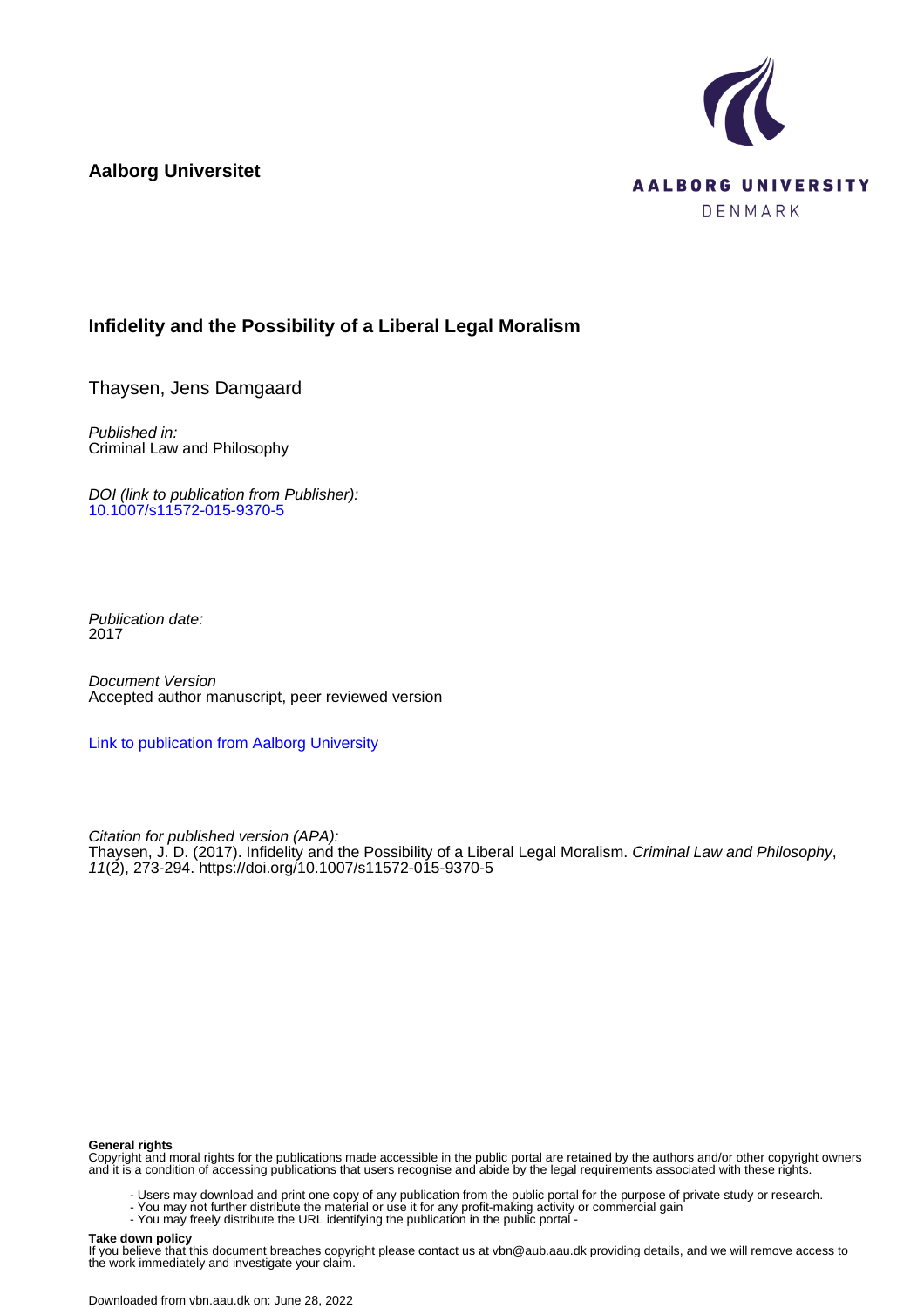# **Infidelity and the Possibility of a Liberal Legal Moralism<sup>1</sup>**

Jens Damgaard Thaysen, Ph.D student Aarhus University, School of Business and Social Sciences: Department of Political Science Email: [JThaysen@ps.au.dk](mailto:JThaysen@ps.au.dk) Address: Bartholins Allé 7 8000 Aarhus C Denmark Phone: +45 27 51 67 50

**Abstract:** This paper argues that according to the influential version of legal moralism presented by Moore infidelity should all-things-considered be criminalized. This is interesting because criminalizing infidelity is bound to be highly controversial and because Moore's legal moralism is a prime example of a self-consciously liberal legal moralism, which aims to yield legislative implications that are quite similar to liberalism, while maintaining that morality as such should be legally enforced. Moore tries to make his theory yield such implications, first by claiming that the scope of our moral obligations is much more limited than legal moralists have traditionally claimed, and second by allowing for the possibility that the goodness of legally enforcing morality is often outweighed by the badness of limiting citizens' morally valuable autonomy and spending scarce resources on enforcement. If Moore is successful in this, legal moralism is strengthened because it becomes immune to many of the most damaging liberal objections. By showing that despite making those moves Moore's legal moralism is still committed to criminalizing infidelity, a manifestly illiberal implication for legislation, it is established that Moore is unsuccessful in creating a liberal legal moralism, and Moore's failure in this regard raises questions about whether there can be such a thing as a liberal legal moralism.

Legal moralism and liberalism are two influential theories of what conduct ought to be criminal. Recently, a self-consciously *liberal* legal moralism has entered the stage.<sup>2</sup> Liberal legal moralism

<sup>&</sup>lt;sup>1</sup> I am very grateful to Andreas Brøgger Albertsen, David Vestergaard Axelsen, Morten Brænder, Kristian Kriegbaum Jensen, Kasper Lippert-Rasmussen, Peter Damgaard Marschall, Søren Flinch Midtgaard, Per Mouritsen, Lasse Nielsen, Tore Vincents Olsen, Lars Petrat-Meyer, and an anonymous reviewer for their insightful and useful comments. 2 Cf. Michael S. Moore, *Placing Blame: A Theory of the Criminal Law*, first published in paperback (Oxford: Oxford University Press, 1997); Gerald Dworkin, "Devlin Was Right: Law and the Enforcement of Morality," *William and Mary* 

*Law Review* 40, no. 3 (1999): 927–946. While Richard Arneson does not explicitly endorse legal moralism, his writing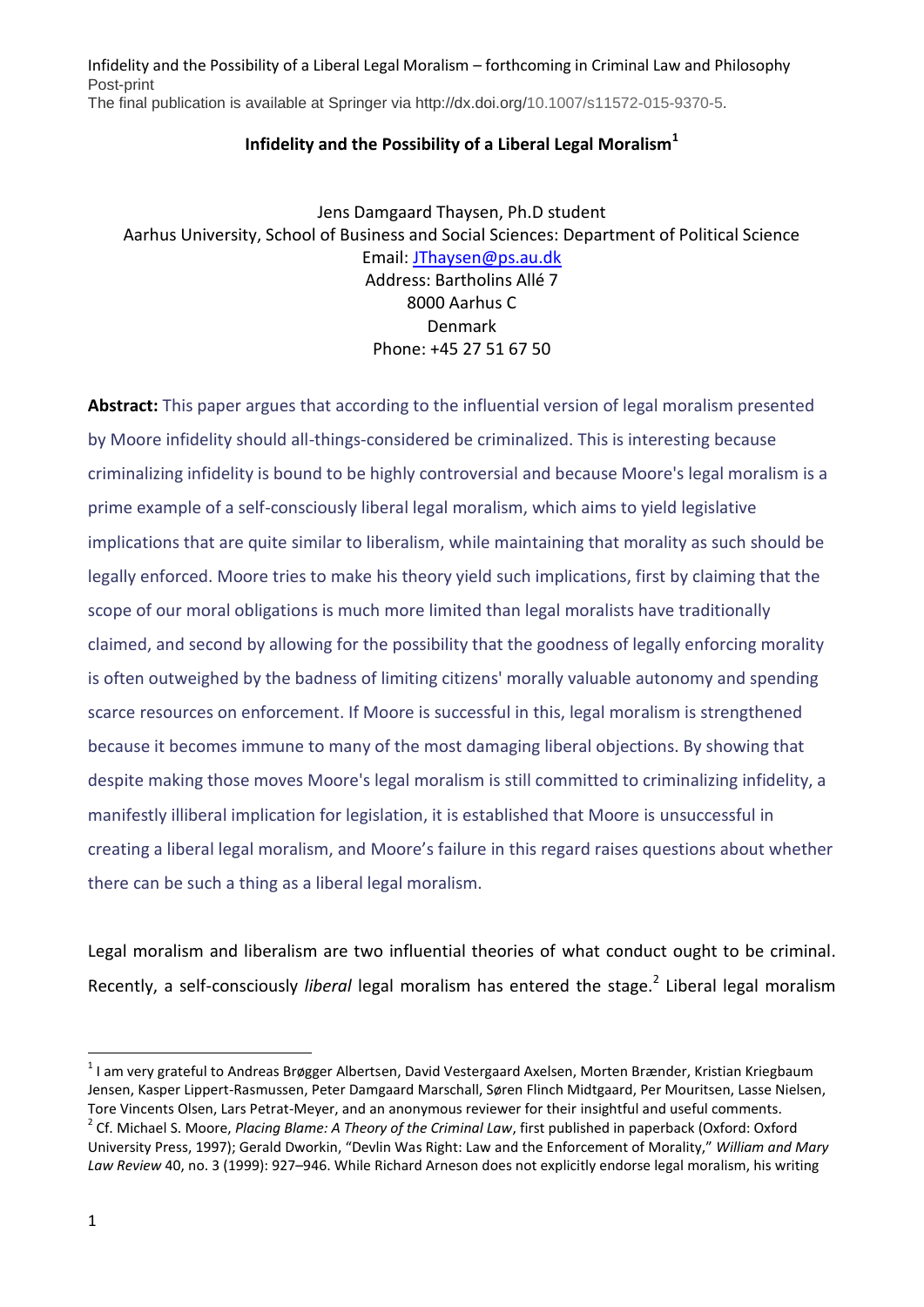retains the core claim of classical legal moralism that morality *as such<sup>3</sup>* should be legally enforced, while having implications for legislation that are closer to liberalism than to classical legal moralism.<sup>4</sup> In this paper, I argue that according to Michael Moore's influential version of this theory infidelity should be criminalized, and thus one should either embrace the criminalization of infidelity or accept that Moore's theory is in need of revision. Regardless of which alternative one embraces the case of infidelity raises some questions about the possibility of liberal legal moralism.

First, I examine Moore's liberal legal moralism. Second, I justify assuming that infidelity is morally wrong. Third, I discuss whether any reasons against criminalizing what is morally wrong can outweigh the reason in favour of criminalizing infidelity because it is morally wrong. Fourth, I make some concluding remarks regarding the possibility of liberal legal moralism.

## **1. Moore's Liberal Legal Moralism**

I focus on the seminal version of legal moralism defended by Michael Moore. I share this focus with prominent contemporary critics of legal moralism, such as Antony Duff and Douglas Husak.<sup>5</sup>

Legal moralism is a theory of criminal legislation which seeks to tell us what conduct ought to be criminal.<sup>6</sup> Moore derives his legal moralist theory of criminal legislation from his retributivist theory of the proper aim of punishment, according to which it is intrinsically valuable that those who commit moral wrongs are punished.<sup>7</sup> For Moore the aim of criminal legislation is to realize this value by instituting punishment for (i.e., criminalizing) all moral wrongs and only moral wrongs.<sup>8</sup> Legal moralism is both a theory of the proper legislative motivation according to which

also seems to point towards a liberal legal moralism; see "The Enforcement of Morals Revisited," *Criminal Law and Philosophy* 7, no. 3 (October 2013): 435–454.

<sup>3</sup> By "*morality as such"* I mean *all of morality* as opposed to *a specific part of morality* (e.g., moral prohibitions against harming others).

<sup>4</sup> For classical legal moralism, see: James Fitzjames Stephen, *Liberty, Equality, Fraternity*, Primary Source Edition (New York: Holt & Williams, 1878); Patrick Devlin, *The Enforcement of Morals* (Indianapolis: Liberty Fund, 2009); Robert P George, *Making Men Moral: Civil Liberties and Public Morality* (New York: Clarendon Press; Oxford University Press, 1993).

<sup>5</sup> Antony Duff, *Answering for Crime: Responsibility and Liability in the Criminal Law*, Legal Theory Today (Oxford ; Portland, Oregon: Hart Pub, 2007), 47, 84ff; Douglas N. Husak, *Overcriminalization: The Limits of the Criminal Law* (New York: Oxford University Press, 2008), 196ff.

<sup>6</sup> Michael S. Moore, "A Tale of Two Theories," *Criminal Justice Ethics* 28, no. 1 (May 2009): 31.

<sup>7</sup> Moore, *Placing Blame*, 153ff.

 $8$  Ibid., 662. See also pp. 80 & 645.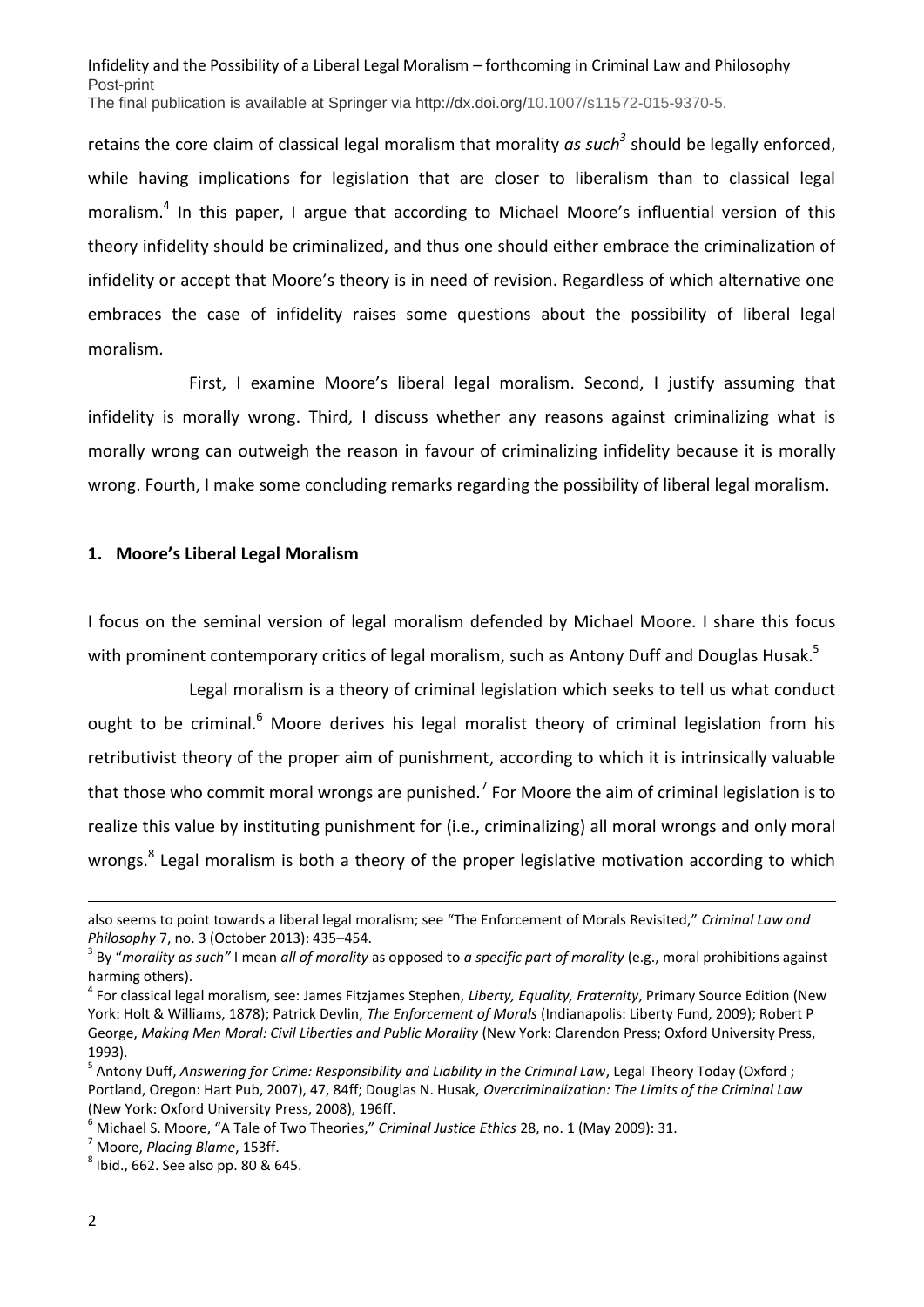the *only* proper motivation of criminal legislation is the "prevention and punishment of wrongdoing"<sup>9</sup> (Moore seems especially keen on emphasizing that his legal moralism does not permit legislation to be motivated by the paternalist concerns about bettering the criminal<sup>10</sup>) and a criterion of justified legislation which demands that the criminalized conduct is in fact morally wrong (i.e., that the properly motivated legislator is not mistaken about the moral wrongness of the criminalized conduct). $^{11}$ 

Thus, according to Moore's legal moralism all moral wrongs and only moral wrongs should be criminalized because, and only because, they are immoral. *Prima facie*, this sounds overinclusive. Surely minor moral wrongs like cutting in line at a queue in the supermarket should not be criminalized. Fortunately, this is not what Moore believes. Moore employs a balancingmodel where a certain conduct should be criminalized if, and only if, the reasons in favour of criminalization outweigh the reasons against criminalization.<sup>12</sup> Moore's claim that all moral wrongs should be criminalized is best understood as the claim that there is always and only a *pro tanto* reason in favour of criminalizing what is morally wrong. The strength of this reason in favour of criminalizing any particular moral wrong, X, is directly proportional to the desert of those who do X. The desert of those who do X is in turn a product of the degree to which X is morally wrong, and the moral culpability with which they did  $X<sup>13</sup>$ 

## Liberal Legal Moralism: Means and Ends

Moore frequently emphasizes that his legal moralism is a liberal legal moralism,<sup>14</sup> which is "quite liberal-in-outcome, if not liberal-in-form."<sup>15</sup> I take this to mean that, while liberalism and Moore's legal moralism are incompatible intensionally, Moore's legal moralism and liberalism have quite

<sup>9</sup> Michael S. Moore, "Liberty's Constraints on What Should Be Made Criminal," in *Criminalization: The Political Morality of the Criminal Law*, ed. R. A. Duff, et al., Criminalization Series 4 (New York, NY: Oxford University, 2014), 195.

<sup>10</sup> Moore, *Placing Blame*, 758; Moore, "Liberty's Constraints on What Should Be Made Criminal," 194, 195; Moore, "A Tale of Two Theories," 33.

 $11$  Moore, "Liberty's Constraints on What Should Be Made Criminal," 195.

<sup>12</sup> Moore, *Placing Blame*, 659–660 & 739ff. For a critique of the balancing-model, see Jonathan Schonsheck, *On Criminalization: An Essay in the Philosophy of the Criminal Law*, Law and Philosophy Library, v. 19 (Dordrecht; Boston: Kluwer Academic Publishers, 1994), 29–101.

<sup>13</sup> Moore, *Placing Blame*, 71.

<sup>14</sup> Ibid., 80, 640, 661–665, 741, 756–757; Moore, "A Tale of Two Theories," 33, 38, 41.

<sup>15</sup> Moore, *Placing Blame*, 661.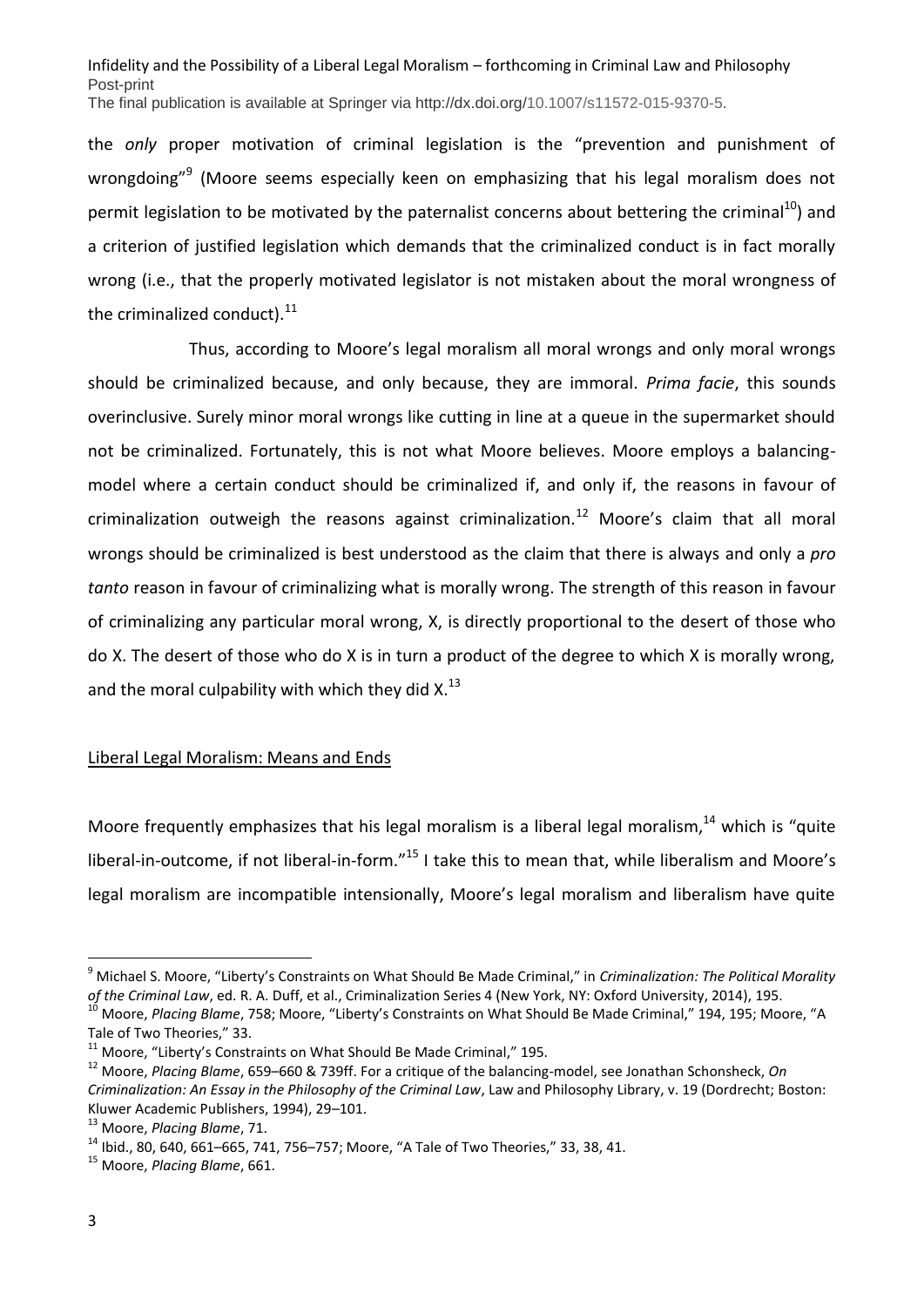similar implications for which legislation is justified.<sup>16</sup> Moore mentions only three criminal prohibitions which are justified according to his version of legal moralism, but not according to liberalism: prohibitions against cruelty to animals, mutilation of dead bodies and the extinction of a species.<sup>17</sup> Moore must hold these differences between the legislative implications of his version of legal moralism and liberalism to be relatively unimportant compared to the differences between liberalism and classical legal moralism, which is not quite liberal-in-outcome. Moore writes:

> What makes him [the liberal legal moralist] a liberal is how he comes out at the end of the day assessing the rightness of laws dealing with homosexuality, abortion and the like. $18$

But what makes criminalizing cruelty to animals, the mutilation of dead bodies and the extinction of a species compatible with being quite liberal-in-outcome, while criminalizing homosexuality is not? I suggest that a legal moralist theory,  $LM_1$ , is liberal when the legislation which is justified according to LM<sub>1</sub> but not according to liberalism, would not be regarded *as obviously and pretheoretically unjust by liberals*. For instance, the reasons any given liberal will give for not being a legal moralist are far more likely to be opposition to the criminalization of conduct, such as homosexuality than opposition to criminalizing the mutilation of dead bodies, even if the latter is also regarded as being incompatible with liberalism. If I am right in this, liberal legal moralism should be understood as a version of legal moralism, which has rather few legislative implications not shared by liberalism, and when the implications do differ, they only differ in the case of relatively uncontroversial laws.

Moore uses two strategies to make his legal moralism more liberal-in-outcome. First, he suggests that the scope of our moral obligations is far more limited than assumed by classical legal moralists.<sup>19</sup> Second, Moore presents a number of reasons against criminalizing what is

 $16$  Moore explicitly claims that the implications of his legal moralism "make little to no difference in what can be justifiably criminalized" compared to Husak's liberal theory of criminalization. (Moore, "A Tale of Two Theories," 38; cf. Husak, *Overcriminalization*.)

<sup>17</sup> Moore, *Placing Blame*, 646. See also Moore, "A Tale of Two Theories," 39. Moore does not claim that this list is exhaustive.

<sup>18</sup> Moore, *Placing Blame*, 661.

 $19$  Ibid., 662.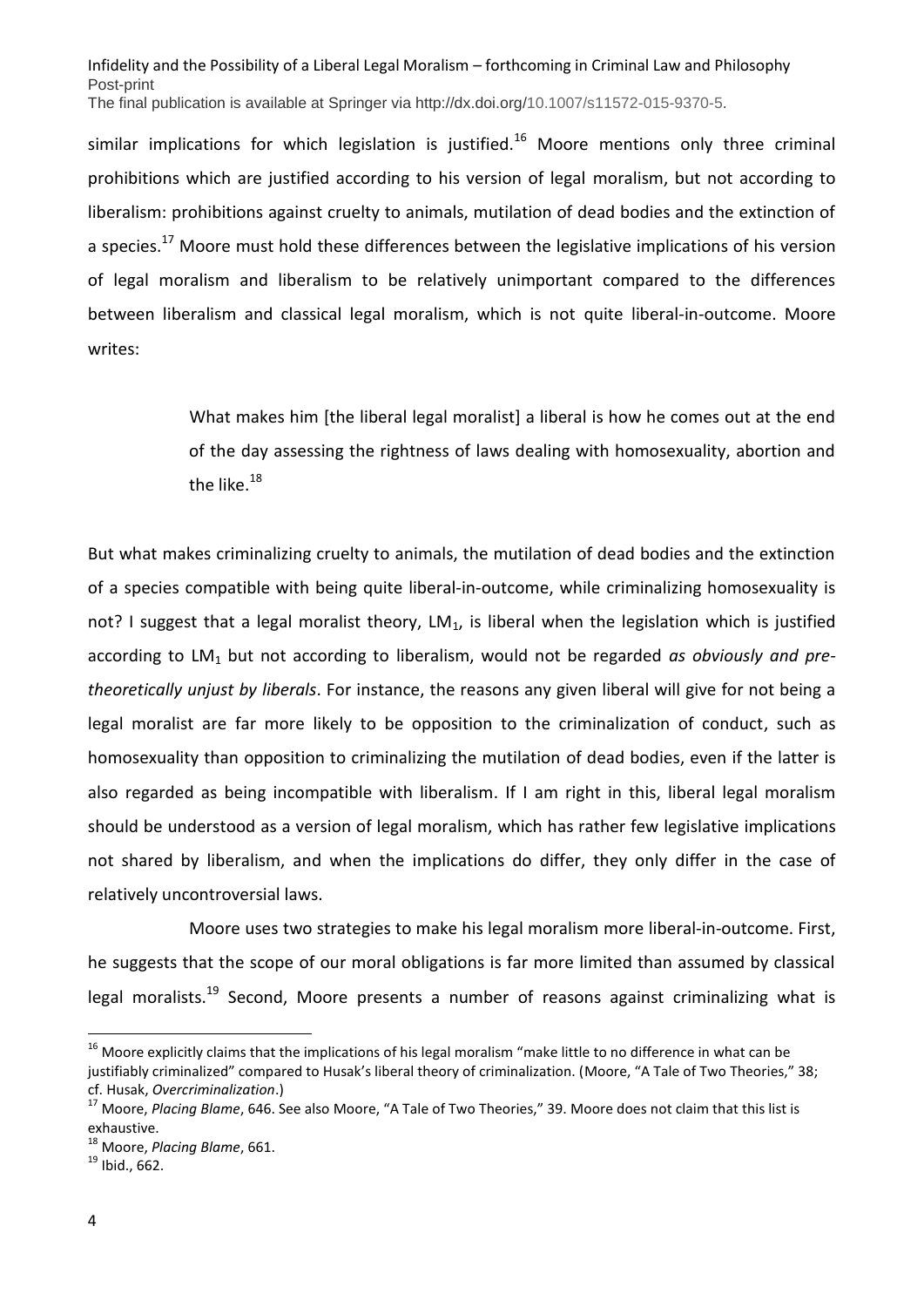morally wrong. First, when there is reasonable doubt about whether a given behaviour is truly morally wrong, this should count against legislating.<sup>20</sup> Second, legislation should be "clear, public, consistent, prospective, [and] general."<sup>21</sup> Some moral wrongs may not be possible to criminalize through a clear, public, consistent and general law, which is a strong reason against criminalizing those wrongs. Third, there needs to be a fair opportunity to avoid choosing to do wrong. *If* the wrongdoer did not have a fair opportunity to act differently from what she did, she is not truly culpable.<sup>22</sup> Fourth, criminalizing conduct always infringes on negative liberty;<sup>23</sup> according to Moore, negative liberty is instrumentally valuable as a means to a number of intrinsically valuable goods.<sup>24</sup> These goods are positive liberty, Millian autonomy, Kantian autonomy and "the simple psychological truth that people generally prefer to make their own decisions free of coercion."<sup>25</sup> Thus, the value of these goods count as reasons against criminalizing what is morally wrong.<sup>26</sup> Fifth, enforcing criminal bans on what is morally wrong may be costly both in resources and in other values, which counts as another reason against criminalizing.<sup>27</sup> These reasons against criminalizing what is morally wrong should be weighed against, and may occasionally outweigh, the reason in favour of criminalizing what is morally wrong.

It is desirable for legal moralism to be liberal. Liberal legal moralism is less vulnerable to liberal attacks that it has counter-intuitive implications for legislation, which are not shared by liberalism, simply because it has fewer implications which are not shared by liberalism, and none of those differing implications are highly salient in the way, say, anti-gay legislation is. My aim in this paper is to show that Moore's legal moralism implies that there is an all-things-considered sufficient reason to criminalize infidelity. I argue that Moore mentions no reasons against criminalizing what is morally wrong which can protect infidelity from criminalization. Thus, Moore's second strategy for making his legal moralism liberal-in-outcome fails to protect infidelity

 $20$  Ibid.

<sup>21</sup> Moore, *Placing Blame*, 660.

 $22$  Ibid., 746.

<sup>&</sup>lt;sup>23</sup> Moore, "Liberty's Constraints on What Should Be Made Criminal," 185.

<sup>&</sup>lt;sup>24</sup> Ibid., 186-188.

<sup>25</sup> Ibid., 188.

<sup>26</sup> Ibid., 200ff.

<sup>27</sup> Moore, *Placing Blame*, 663. In his recent work, Moore lists saving the costs of enforcement as the fifth good to which negative liberty is instrumentally valuable. (Moore, "Liberty's Constraints on What Should Be Made Criminal," 188.) This grouping of the costs of enforcement together with the four values mentioned above seems odd for two reasons. First, this good is itself instrumental, unlike the four other goods. Second, unlike the other values, it is not those who engage in the conduct that might be criminalized that benefit primarily from saving the costs of enforcement. For this reason, I discuss the costs of enforcement separately.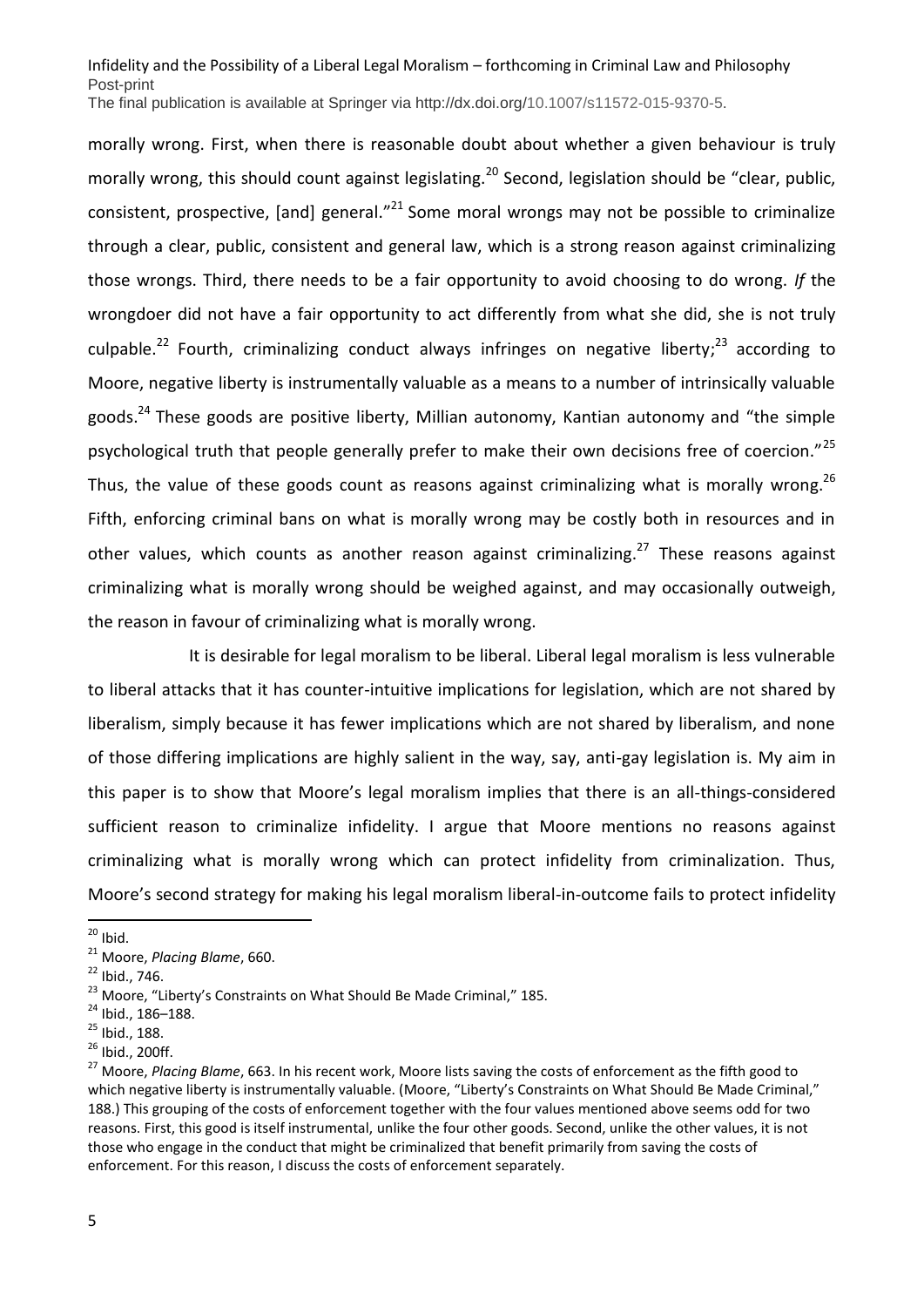from criminalization. If infidelity is morally wrong, the first strategy also fails. If so, neither of Moore's two general strategies aimed at making his legal moralism liberal-in-outcome protect infidelity from criminalization. Criminalizing infidelity is something which at least some liberals would regard as obviously and pre-theoretically unjust, as Duff writes:

> [B]y asking *why* it should seem so obvious that it [adultery] should not be criminal, we may become clearer about what can constitute a proper ground for criminalization.<sup>28</sup>

Note how Duff stresses the *pre-theoretical* nature of the conviction. For Duff the conviction that infidelity should not be criminalized is not a theoretically derived judgment, but rather a judgment on the basis of which to derive a theory. This indicates that a version of legal moralism which has the implication that infidelity should be criminalized is not *liberal*. Because Moore's defence of legal moralism is unparalleled in its detail and sophistication, and because of his commitment to demonstrating his version of legal moralism to be *quite liberal-in-outcome*, this raises doubts about the very possibility of *liberal* legal moralism.

All of this remains to be argued. In this section, I merely hope to convince the reader that at least one of the following propositions must be true:

- 1) Infidelity is not morally wrong.
- 2) The reason in favour of criminalizing infidelity is outweighed by one or more reasons against criminalizing infidelity.
- 3) Moore's legal moralism should be revised.
- 4) Infidelity should be criminalized.

I do not argue at length that 1) is false, but will provide some reasons to believe this is so in the next section. I devote the greater part of this paper to showing that 2) is false. When discussing 2) I only discuss the reasons against criminalizing what is morally wrong explicitly mentioned by

**<sup>.</sup>** <sup>28</sup> Duff, *Answering for Crime*, 145.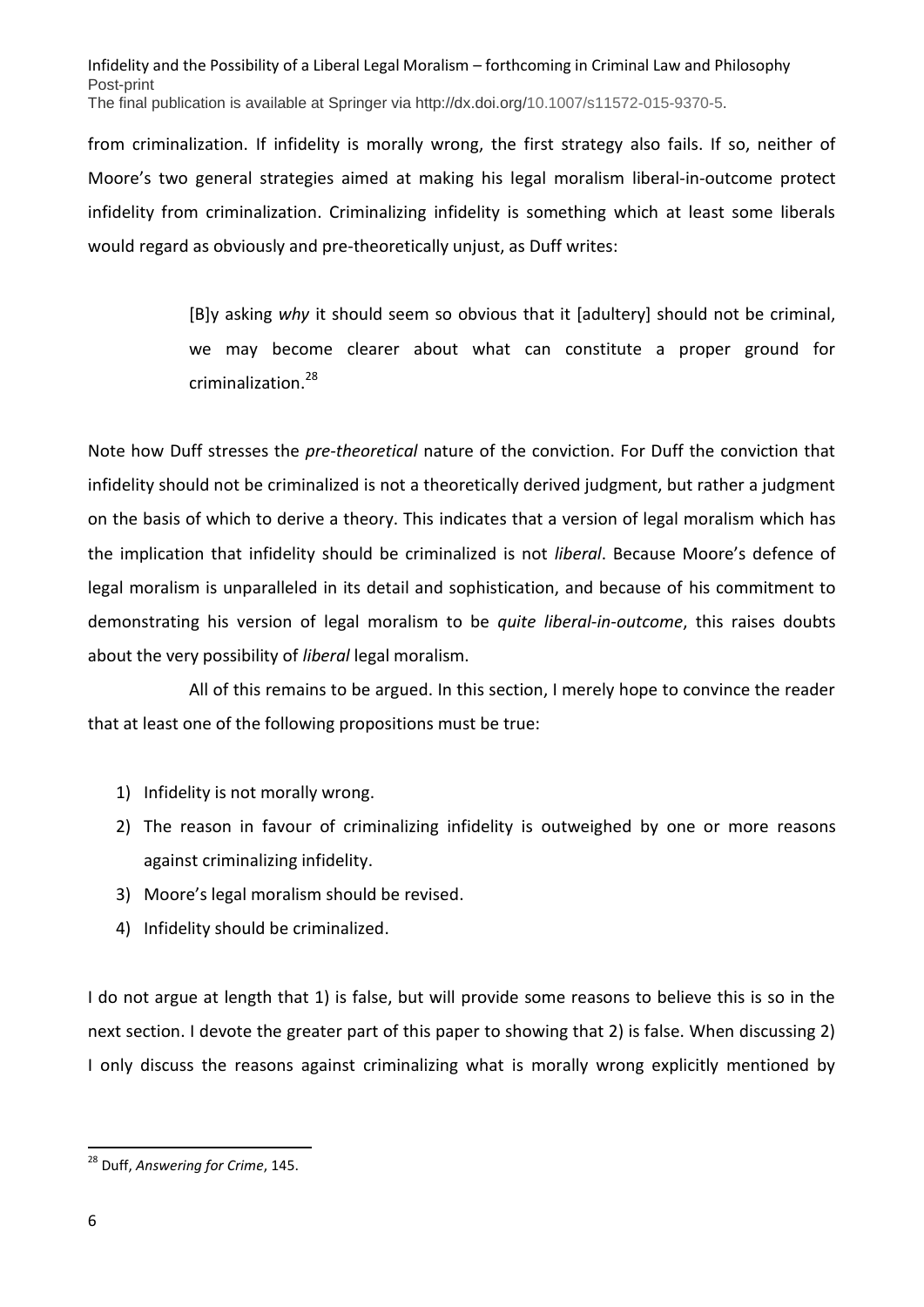Moore.<sup>29</sup> There may be some other value, unmentioned by Moore, which allows him to deny that infidelity should be criminalized, while remaining true to his theory. However, it is unclear what that value should be. If 1) and 2) are false, then either 3) or 4) must be true. I do not argue here, whether 3) or 4) (or both) should be accepted. Both propositions seem interesting enough. Importantly, in this paper, I do not argue that infidelity should not be criminalized. Rather the argument is that *either* 3) or 4) must be true, and therefore either Moore's legal moralism should be revised, or infidelity should be criminalized. I assume the former is interesting enough in itself, while accepting the latter will show that Moore's legal moralism is not quite liberal-in-outcome at all, which is also interesting. I now move on to discuss 1).

# **2. The Assumption of the Moral Wrongfulness of Infidelity**

An obvious way to deny that Moore's legal moralism implies that infidelity should be criminalized is to deny that infidelity is morally wrong. This corresponds to the first strategy for making legal moralism liberal. In this section, I provide some reasons for assuming that infidelity is normally morally wrong. A commits infidelity when:

> A has sexual relations with C, while A is in a committed romantic relationship with B, and B does not consent to the sexual relationship between A and C. $^{30}$

The reason A cannot commit infidelity when B consents is that otherwise the definition of infidelity would include partners in open relationships and those who engage in various alternative sexual lifestyles. Here we are only concerned with whether A does something morally wrong. Whether C also does something morally wrong is of no interest. There are several reasons for believing that infidelity is normally morally wrong. Infidelity often involves the breach of an explicit

<sup>&</sup>lt;sup>29</sup> I draw primarily on the following works by Moore: "Liberty's Constraints on What Should Be Made Criminal"; *Placing Blame*; "A Tale of Two Theories."

 $30$  Infidelity can also occur in polyamorous relationships; in those cases the definition should be revised by adding more romantic partners than B (E, D, F, etc.), where at least one of them, does not consent to the sexual relationship between A and C. Throughout, I shall write as if this paper only concerned traditional monogamous relationships, but what I say about infidelity is intended to equally apply to polyamorous relationships.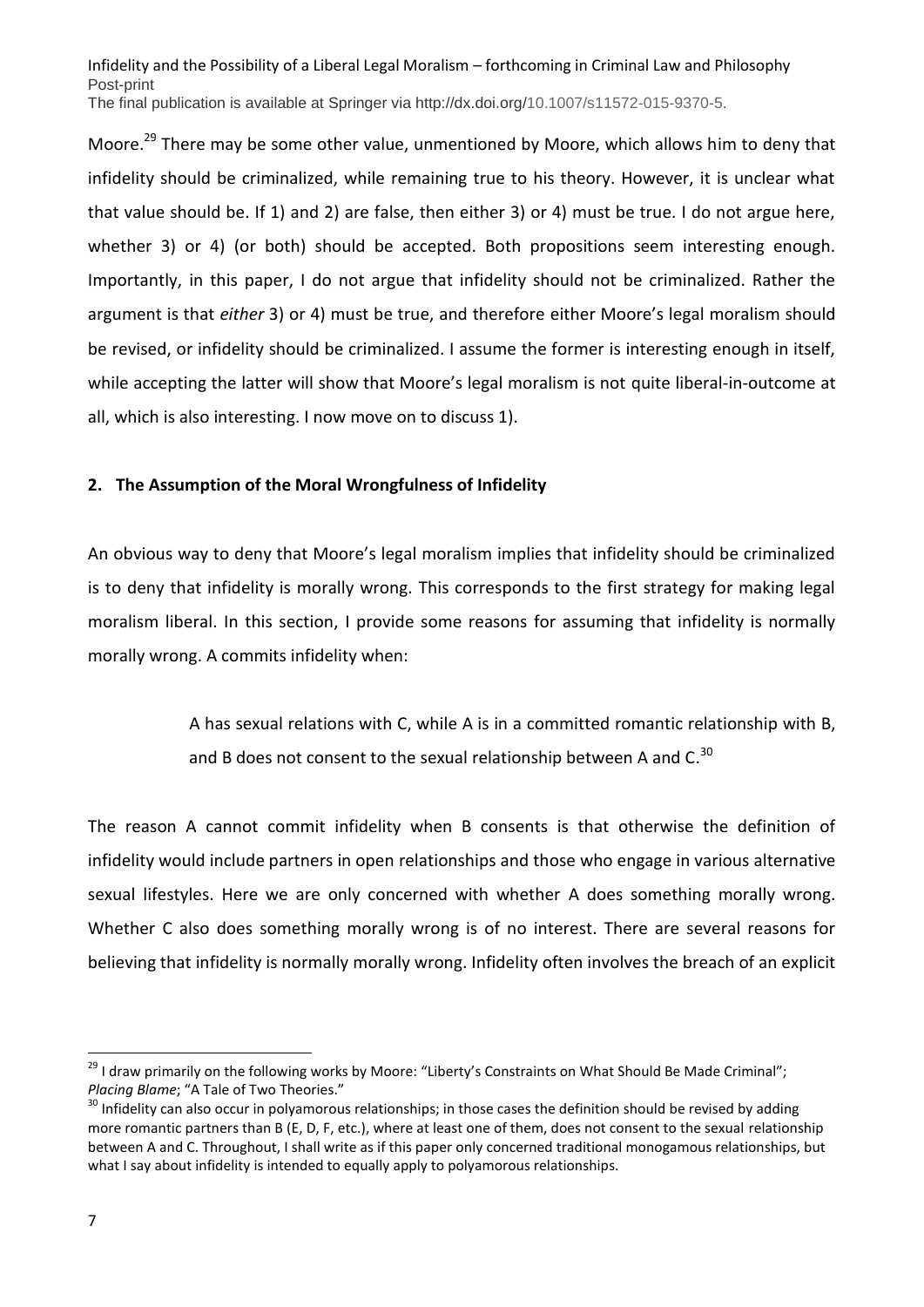or implicit promise.<sup>31</sup> Even if no such promise has been made, infidelity is likely to knowably and foreseeably be a severely hurtful experience for the deceived partner. Infidelity commonly gives rise to feelings of shame, undesirability and inadequacy,<sup>32</sup> and even symptoms akin to posttraumatic stress disorder.<sup>33</sup> People invest time and effort in their relationships and in the worst cases infidelity can undermine a life-long project. Belief in the fidelity of one's partner can form part of the basis of potentially life-changing decisions, such as where to live and where to work. The fact that infidelity is the most common cause of divorce across 160 different cultures<sup>34</sup> can be taken as evidence that infidelity is normally viewed as unacceptable behaviour by the deceived partner. I do not claim that any of these reasons are singly sufficient to make infidelity morally wrong. But it is reasonable to assume that infidelity is normally morally wrongful for one or several of these reasons.

A critic might object to the assumption by claiming that Moore explicitly denies that infidelity can be morally wrong. Moore writes:

> On my view of sex, for example, morality by and large does not concern itself with much of what passes for social mores in our society on the topic sex. I think that it trivializes morality to think that it obligates us about what organ we insert into what orifice of what gender of what species.<sup>35</sup>

Since infidelity is a sexual act, the critic could object that Moore denies that infidelity is morally wrong because sexual acts cannot be morally wrong. However, Moore cannot hold this view, since it is deeply implausible. Just think of the grave moral wrong of rape. A far more plausible interpretation is that according to Moore an act cannot be morally wrong *solely* in virtue of being

<sup>31</sup> Richard J. Bischoff, "Infidelity: The Implications of Current Research for Couple Therapy," *Journal of Couple & Relationship Therapy* 2, no. 4 (October 21, 2003): 73–78.

<sup>32</sup> Katherine M. Hertlein, Joseph L. Wetchler, and Fred P. Piercy, "Infidelity: An Overview," *Journal of Couple & Relationship Therapy* 4, no. 2–3 (September 13, 2005): 5–16; Shackelford, LeBlanc, and Drass, "Emotional Reactions to Infidelity", Cognition & Emotion 14, no. 5 (September, 2000): 643-659; Richard J. Bischoff, "Infidelity: The Implications of Current Research for Couple Therapy," *Journal of Couple & Relationship Therapy* 2, no. 4 (October 21, 2003): 73–78. <sup>33</sup> Dennis C. Ortman, "Post-Infidelity Stress Disorder," *Journal of Psychosocial Nursing & Mental Health Services* 43, no. 10 (2005): 46–54; Don-David Lusterman, "Marital Infidelity: The Effects of Delayed Traumatic Reaction," *Journal of Couple & Relationship Therapy* 4, no. 2–3 (September 13, 2005): 71–81; Olivia Leeker and Al Carlozzi, "Effects of Sex, Sexual Orientation, Infidelity Expectations, and Love on Distress Related to Emotional and Sexual Infidelity," *Journal of Marital and Family Therapy* 40, no. 1 (January 2014): 68–91.

<sup>&</sup>lt;sup>34</sup> Shackelford, LeBlanc, and Drass, "Emotional Reactions to Infidelity."

<sup>35</sup> Moore, *Placing Blame*, 756.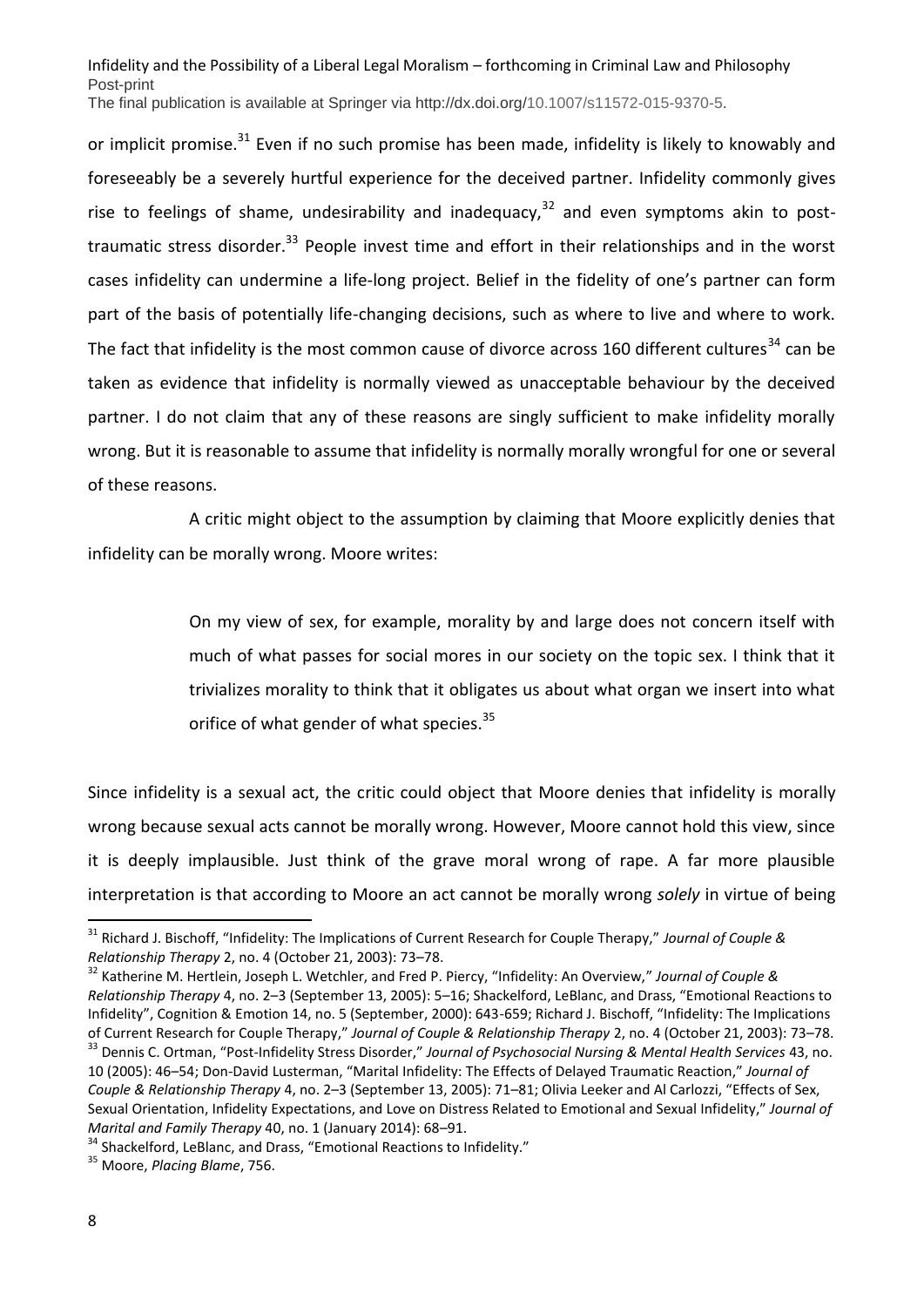a certain kind of sexual act. For instance, the coercion and violence involved in rape presumably play a key role in making rape severely morally wrong. Likewise, the wrongfulness of infidelity does not consist solely in being a certain kind of sexual act, but rather in either the known and foreseen consequences of infidelity or the breach of a deontological rule (against something else than certain kinds of sexual acts). Thus, it is reasonable to assume that infidelity is normally morally wrong, though I have provided no conclusive argument.

### How Wrongful is Infidelity?

Since the case in favour of criminalizing infidelity is to be weighed against the reasons not to criminalize infidelity, it becomes important to know *how* seriously wrongful infidelity is, and whether we can formulate a law that criminalizes the (sufficiently) wrongful instances of infidelity, without criminalizing instances of infidelity that are not (sufficiently) wrongful. Infidelity may be like suicide which is sometimes seriously wrongful,<sup>36</sup> but sometimes not and the factors determining its wrongfulness are too many and varied to incorporate in a law.<sup>37</sup> However, it seems that this is not so, and that it is possible to formulate a law that only captures (sufficiently) wrongful instances of infidelity through a specification of what is meant by "committed romantic relationship."

This is because, assuming infidelity is wrong, the features that make it morally wrong are almost certain to increase in strength proportionally to the length of the romantic relationship, and so does the degree to which we can be certain of the wrongfulness of infidelity in the first place. First, the longer A and B have been romantically involved, the greater the chance that they have either clearly established that B consents to A having sexual relations with C, thus making A's infidelity fall outside the definition of criminal infidelity, or that B does not consent to such relations, thus making infidelity the breach of an explicit promise. Second, the longer A and B have been romantically involved, the more likely and the more certain it is that A's infidelity will severely hurt B. *Ceteris paribus* being deceived by your boyfriend of 30 days is less hurtful than being deceived by your husband of 30 years. Third, it is trivially true, that the longer the duration of a romantic relationship, the more time has been invested in the relationship. If nothing else

 $\overline{a}$ 

<sup>&</sup>lt;sup>36</sup>Cf. Ibid., 791-792.

 $37$  I thank an anonymous reviewer for suggesting this possibility and providing the example.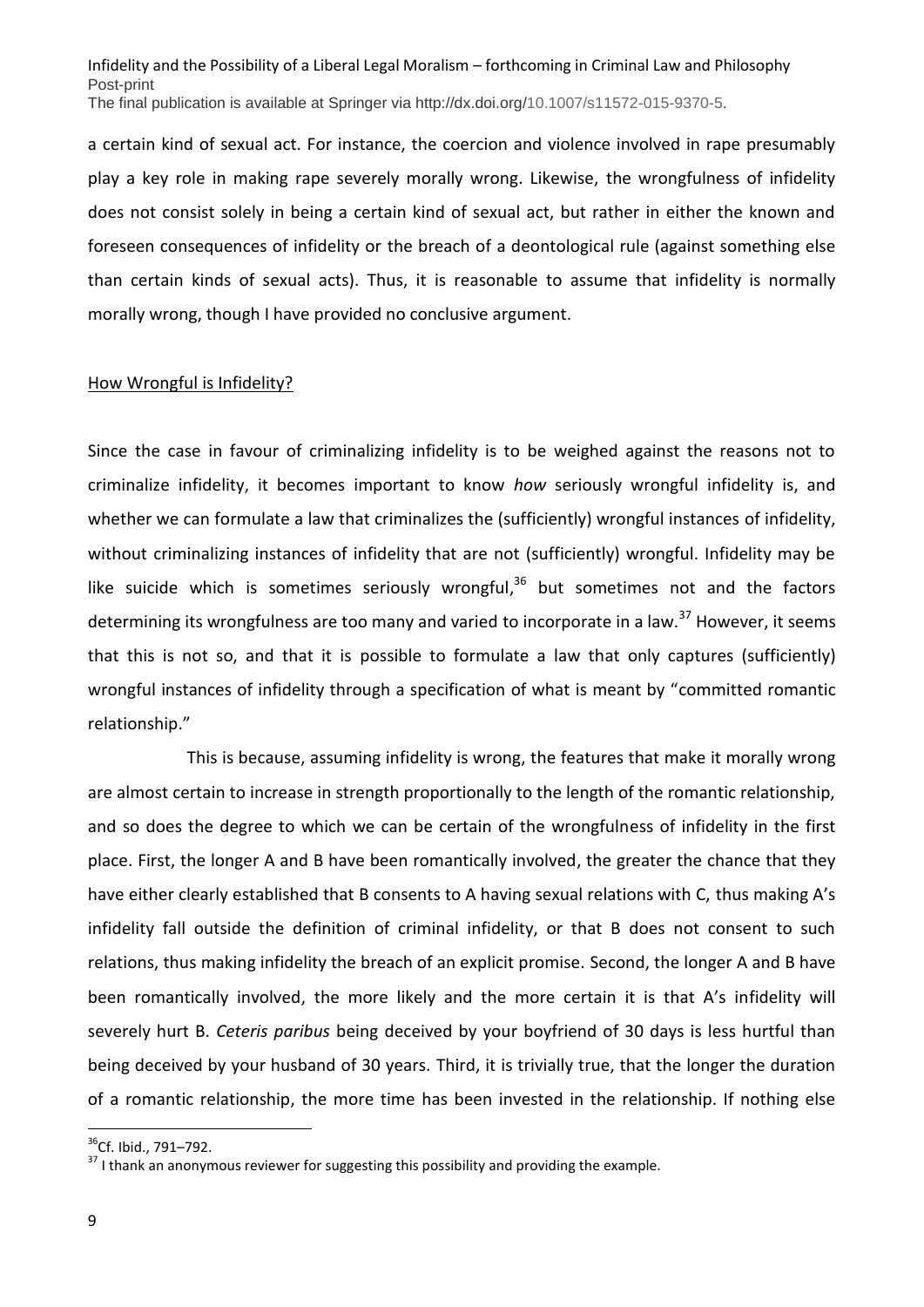there is a "romantic opportunity cost" of being in the relationship which is directly proportional to the investment of time in a romantic relationship, since this time could have been spent building a life with a faithful partner. Furthermore, the longer the duration of a romantic relationship, the greater the chance that B has based life-changing decisions on her belief in A's fidelity, such as turning down otherwise attractive job offers because the job is too far away from A's work, or refrained from moving to an otherwise attractive location because it is too far away from A's residence.

Thus, both the severity of the wrong-making features of infidelity and the certainty with which we can know they are present will uniformly rise with the duration of a romantic relationship. Therefore, for the purposes of a hypothetical statue criminalizing infidelity, whether a romantic relationship is committed is determined in part by *the duration* of the romantic relationship. Because of the relation between the wrong-making features of infidelity and the duration of a romantic relation, it will be possible to specify a duration of a romantic relationship beyond which we can reasonably assume that infidelity is always<sup>38</sup> quite seriously morally wrong. I have no certain answer to what the relevant duration is, but for purposes of illustration assume that a romantic relationship is committed, when A and B have been romantically involved for at least three years. This concludes my discussion of the immorality of infidelity. I now move on to discuss the reasons against criminalizing what is morally wrong in relation to infidelity.

### **3. Reasons Not to Criminalize Infidelity**

In this section, I discuss whether any reason not to criminalize what is morally wrong outlined by Moore outweighs the reason to criminalize infidelity. I argue that they do not. Thus, if we accept Moore's legal moralism, there is an all-things-considered sufficient reason to criminalize infidelity. I group Moore's reasons for not criminalizing what is morally wrong into two major categories: negative liberty and costs of enforcement. If the strength of these reasons against criminalizing what is morally wrong were invariable between different moral wrongs, assessing whether they could outweigh the reasons in favour of criminalizing infidelity would simply be a matter of how seriously wrong infidelity is. However, the strength of these reasons against criminalizing what is

<sup>&</sup>lt;sup>38</sup> Though it, of course, admits of various forms of defence.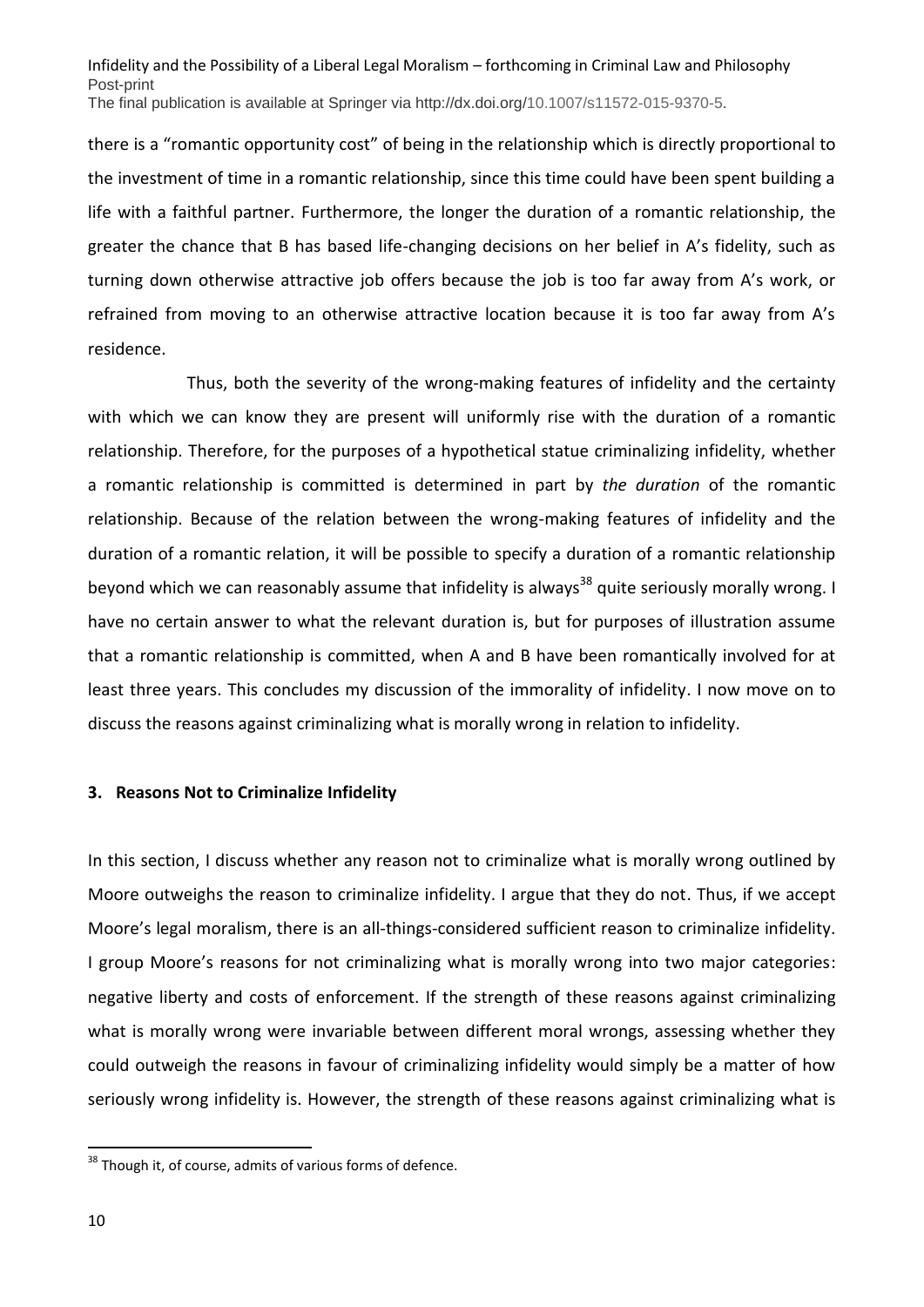morally wrong does vary between different moral wrongs<sup>39</sup> and needs to be discussed at length in relation the moral wrong of infidelity. Before moving on to discuss those, I will briefly dispense with three of Moore's suggestions, which are not discussed at length.

First, Moore suggests that, if there is doubt over what is morally required, this doubt should be resolved in favour of not legislating.<sup>40</sup> Since I have assumed that infidelity is morally wrong, and argued that when the unfaithful partner has been in a relationship with the deceived partner for a certain period, we can be relatively certain that it is quite seriously morally wrong, I do not discuss this limit of the law. Second, Moore highlights that laws should be "clear, public, consistent, prospective [and] general ..."<sup>41</sup> Clearly, legislation against infidelity is capable of being *prospective* and *public*. <sup>42</sup> I discussed above, whether we can find clear, consistent, and general criteria for when infidelity is (sufficiently) morally wrong. I argued that we can use the length of the romantic relationship as such a clear, consistent and general criterion. Third, regarding the requirement of fair opportunity to avoid doing wrong, having sexual intercourse is normally a conscious act, which we have a fair opportunity of not doing. Thus, this requirement provides no reason against criminalizing infidelity. I now move on to discuss the value of negative liberty.

### Negative Liberty

According to Moore, the value of negative liberty does much of the work in justifying why some moral wrongs should not be criminalized. Negative liberty is instrumentally valuable as a means to a number of more fundamentally valuable goods.<sup>43</sup> These are positive liberty, Kantian autonomy, Millian autonomy, and the desire for free choice. Before moving on to the more complicated discussions of Kantian and Millian autonomy, I briefly discuss whether the value of positive liberty and the desire for free choice can provide a reason against criminalizing infidelity, which can outweigh the reason in favour of criminalizing infidelity.

 $39$  Moore, "Liberty's Constraints on What Should Be Made Criminal," 201.

<sup>40</sup> Moore, *Placing Blame*, 662.

<sup>41</sup> Ibid., 660.

<sup>42</sup> I take it that a law is *public* when the existence of the law is publicly announced, and information about the requirement of the law is publicly available.

<sup>&</sup>lt;sup>43</sup> Moore, "Liberty's Constraints on What Should Be Made Criminal," 186–188.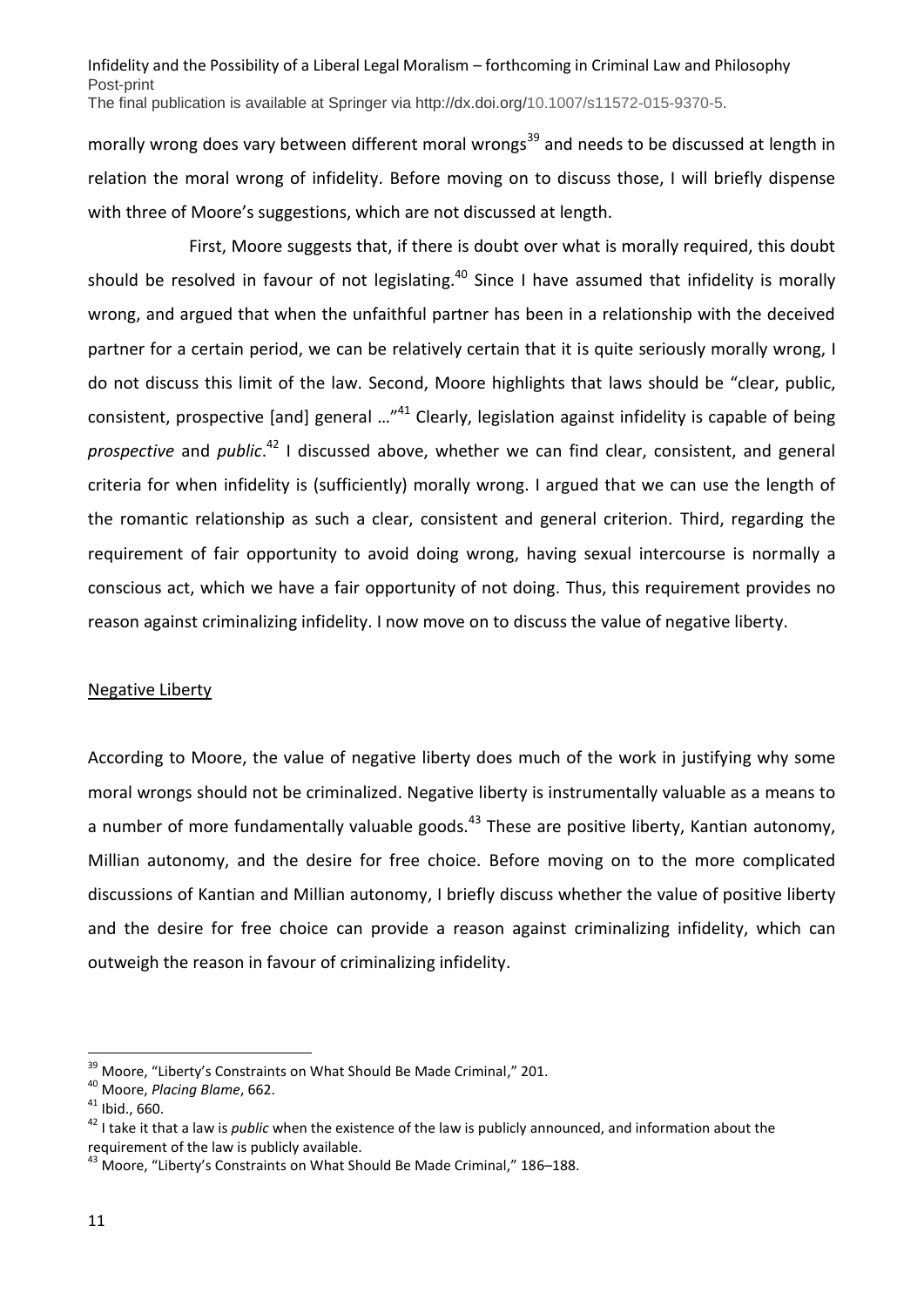## *Positive Liberty and the Desire for Free Choice*

Positive liberty to X is the ability to X. Negative liberty to do X is a necessary condition of positive liberty to do X. According to Moore, positive liberty is a good.<sup>44</sup> When discussing whether the value of positive liberty can give us a reason not to criminalize infidelity which outweighs the positive reason to criminalize infidelity, we must ignore the instrumental value of positive liberty as a means to be the author of one's own life, since this conflates the value of positive liberty with the value of Millian autonomy, which is discussed later. Not all criminal laws take an equal amount of positive liberty. They differ on two dimensions. First, criminal laws that make positive requirements (e.g., Good Samaritan laws) take more positive liberty than criminal laws that make negative requirements. Since persons cannot usually do multiple things at once, legally requiring persons to do X deprives them of the positive liberty to do all other actions.<sup>45</sup> Second, negative requirements also vary in how much positive liberty they take.<sup>46</sup> Moore compares prohibiting citizens from exiting their homes with prohibiting murder. I take the deeper point to be that the negative liberty to do X is sometimes a precondition for the positive liberty to do a host of other things (the negative liberty to leave one's house is a necessary condition of having the positive liberty to play soccer, go to Venice, etc.), while at other times the negative liberty to do X is hardly a necessary condition of having a positive liberty to anything other than X is itself (the negative liberty to commit murder is unnecessary for the positive liberty do many more things than commit murder).<sup>47</sup> Plainly, criminalizing infidelity is making a negative legal requirement. Furthermore, the negative liberty to commit infidelity is unnecessary for the positive liberty to do much more than actually committing infidelity. Since a ban on infidelity is not a ban on fornication in general, the legality of infidelity is unnecessary for the positive liberty of A to have sexual relations with C. A still has the positive liberty to have sex with C, provided he terminates her romantic relationship with B first. The negative liberty to commit infidelity is only a necessary condition of A's positive liberty to have sexual relations with C while being in a committed romantic relationship with B.

<sup>1</sup> <sup>44</sup> Ibid., 186.

<sup>45</sup> Ibid., 201.

<sup>&</sup>lt;sup>46</sup> Ibid. So does positive requirements, but since criminalizing infidelity is obviously making a negative requirement I do not discuss this.

 $47$  This seems to me to be what Joel Feinberg covered be his distinction between "limited" and "fecund" options (Feinberg, *Harm to Others*, 208.)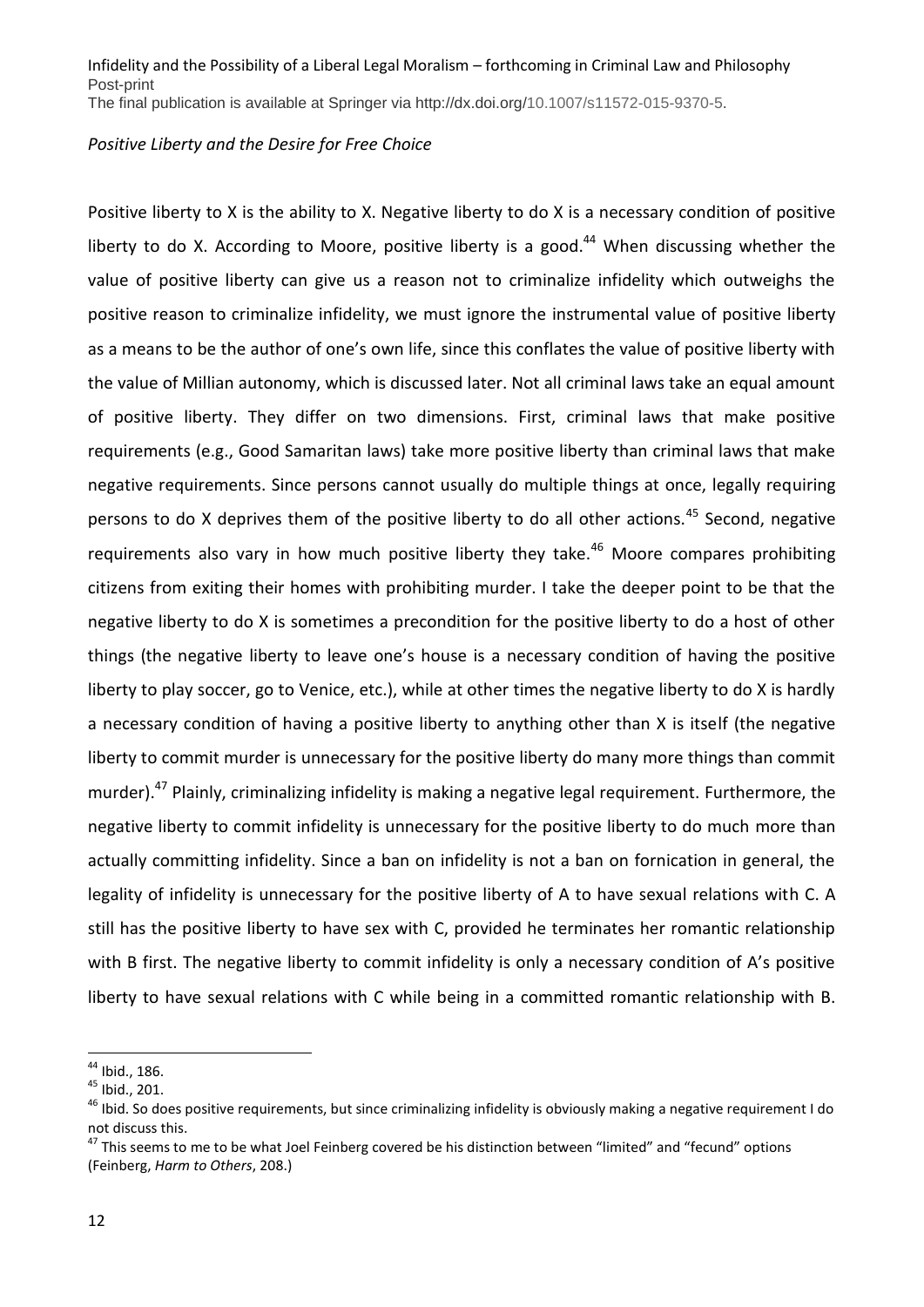Though criminalizing infidelity limits positive liberty, I think these considerations show that it does not limit positive liberty to any particularly great extent, and consequently the value of positive liberty does not provide a very weighty reason against criminalizing infidelity which is alone sufficient to outweigh the reason in favour of criminalizing infidelity, though it is possible that it is one of a number of reasons that are jointly sufficient.

The desire for free choice is somewhat tricky since its application to the criminalization of infidelity relies on some empirical claims about people's preferences. I do not know whether people strongly desire freedom to choose whether to be faithful to their partners, but at any rate Moore treats this requirement as only having the potential to provide a reason that could outweigh the positive reasons to criminalize minor wrongs.<sup>48</sup> I have attempted to justify the assumption that infidelity is more seriously morally wrongful than that. If that is correct, then people's desire for free choice cannot outweigh the positive reason to criminalize infidelity. I now move on to discuss the value of Kantian autonomy.

# *Kantian Autonomy*

By the value of Kantian autonomy, Moore refers to the value of making the right choice *because it is the right choice* (i.e., acting autonomously in a Kantian sense<sup>49</sup>) instead of for some other reason, like fear of legal punishment. Moore claims that the enactment of criminal legislation causes a loss in this value because it makes it less likely that agents do the right thing for the right reason. Moore writes:

> [I]f there is value in acting for the right reasons, it is easy to see how legal coercion can prevent the attainment of that value, for the avoidance of legal sanctions can easily supplant the more virtuous motivations for an action that might otherwise have moved an agent to act. $50$

<sup>48</sup> Moore, "Liberty's Constraints on What Should Be Made Criminal," 200–202.

<sup>49</sup> Immanuel Kant, *Critique of Practical Reason* (Mineola, NY: Dover Publications, 2004), 34.

<sup>50</sup> Moore, "Liberty's Constraints on What Should Be Made Criminal," 187–188. See also Moore, *Placing Blame*, 748.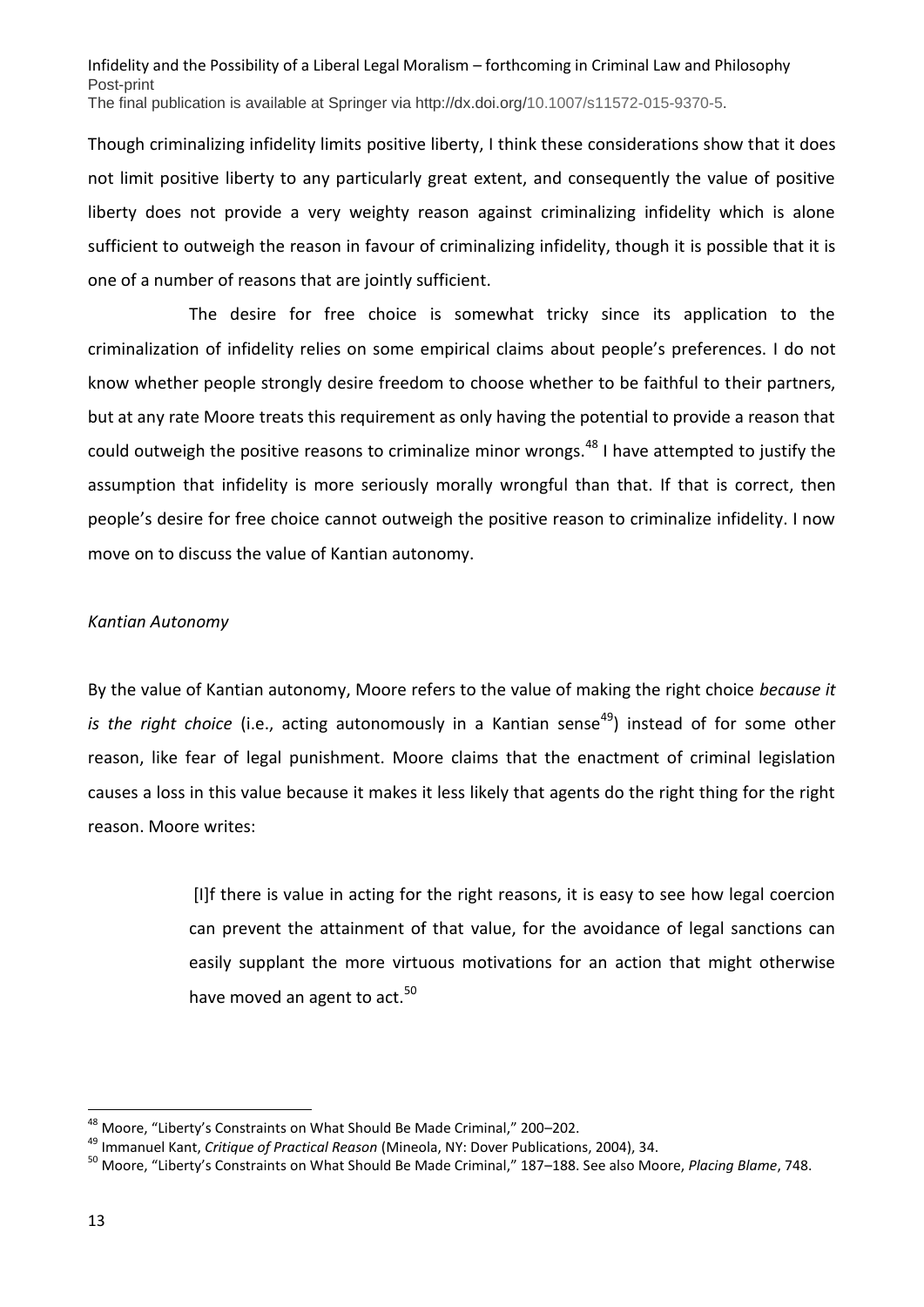The bad of making people act for the wrong reasons must come about through the effect of legislation on those who were going to do the right thing for the right reason before legislation, and who will either do the right thing for the wrong reason (fear of legal punishment) or do the wrong thing after legislation has been passed. Otherwise criminalizing wrongful behaviour would prevent no autonomously chosen rightful behaviour. Thus, for this consideration to be relevant at least one person who was going to do the right thing for the right reason before legislation was passed, must change her reasons so that she now only does the right thing out of fear of legal punishment, or does not do the right thing at all.

However, those who were going to do the right thing when no legislation against wrongdoing was in place must have held themselves to have a sufficient reason to do the right thing independently of any legislation. Herein lays the problem. Suppose that the threat of legal punishment is a sufficient reason to refrain from doing what is morally wrong. It is hard to see how the addition of a new sufficient reason (fear of legal punishment) to a set of reasons which the actor already held to be sufficient for acting (it is the right thing to do) changes the reasons for which the actor does the right thing. It is even harder to see how the addition of a new sufficient reason to a set of reasons for action, which the actor already held to be sufficient for action, can result in the actor *not doing the action*. This supposes that people are *rational*, which they are sometimes not, but even then, should we expect irrational behaviour of this sort to be common?<sup>51</sup>

Perhaps this is too uncharitable an interpretation of Moore's point. Maybe Moore is referring to the long term effects of the law on the motivation to do the right thing. On this interpretation criminalizing what is morally wrong does not make people less likely to do the right thing for the right reason by changing their already formed motives. Rather it affects what motives they form to begin with.<sup>52</sup> Suppose the child, A, has not yet formed any intention not to commit infidelity. If infidelity is not criminalized, he will grow up to form an intention never to commit infidelity because of the moral wrongness of infidelity. If infidelity is criminalized, he will also form an intention never to commit infidelity, but only out of fear of legal punishment. This avoids the problems discussed above. This version of the claim that criminalizing what is morally wrong carries a cost to Kantian autonomy relies on some empirical assumptions about the effects of the law on the formation of motives. The exact opposite claim—that the law in a just legal system

 $\overline{a}$ 

<sup>51</sup> For a somewhat similar point, see Heidi M. Hurd, "Liberty in Law," *Law and Philosophy* 21, no. 4–5 (2002): 415.

 $52$  I thank an anonymous reviewer for suggesting this possibility.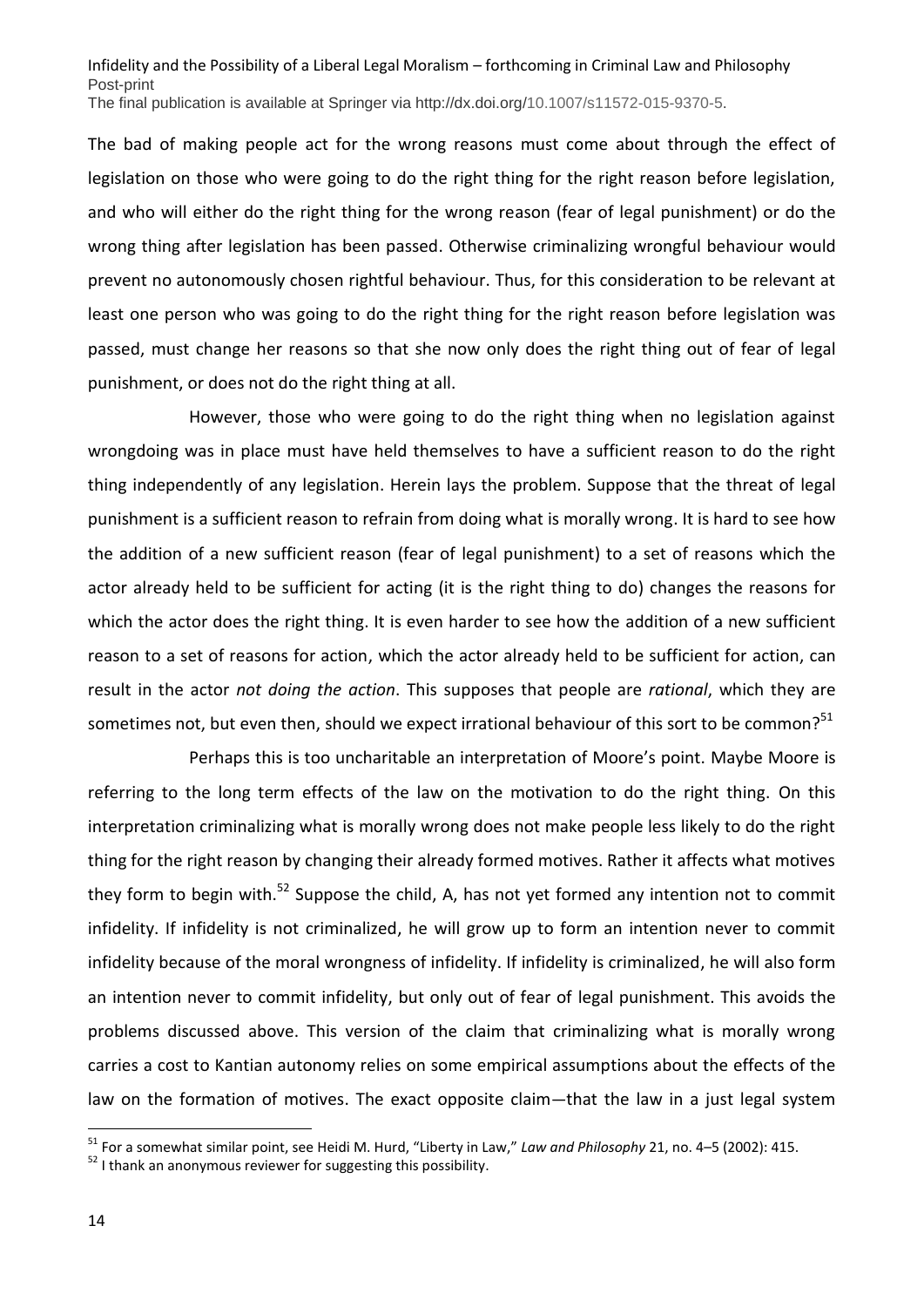facilities the formation of the right reasons for doing the right thing, because it reliably marks out moral wrongs—seems just as plausible. Such a claim is made by John Rawls in his principles of moral psychology, where he writes that the institutions of a just society help persons acquire a sense of justice themselves. Here laws do not supplant the right reasons to do the right thing, rather they are crucial in facilitating a child's transition from acting morally because of fear of being punished (by her parents) and because of her friendly feeling towards others to acting morally out of a sense of justice<sup>53</sup>—which I take to be the virtuous motive. Of course, this is merely stating the opposing case,<sup>54</sup> but if nothing else Moore is relying on some controversial empirical claims about the law's effect on the formation of motives to do the right thing, which are not any more intuitively appealing than the opposing claims.

Suppose *arguendo* that Moore's empirical assumptions about the motivational effects of the law are correct and the opposing claims have nothing to them. As Moore writes, "Kantian autonomy will by itself protect wrongful actions from criminalization wherever it is more important that an act be done for the right reason than it be done rightly."<sup>55</sup> It is still doubtful whether the value of Kantian autonomy provides a very weighty reason against criminalizing infidelity. Of course most of us would prefer that our romantic partner refrained from being unfaithful out of feelings of love and loyalty rather than fear of legal punishment. However, avoiding the intense negative feelings associated with having an unfaithful partner and the keeping of the implicit or explicit promise of fidelity seems to have considerable value independently of the motives a given romantic partner has for abstaining from infidelity.<sup>56</sup> I do not dispute that autonomously chosen rightful behaviour is valuable, but I am sceptical that criminalizing what is morally wrong endangers this value to any great extent. Even if I am wrong

<sup>53</sup> John Rawls, *A Theory of Justice*, Original edition (Cambridge, Mass: Belknap Press, 2005), Chapter VIII. Particularly §§72, 75. See also John Rawls, *Political Liberalism*, Expanded edition, Columbia Classics in Philosophy (New York: Columbia University Press, 2005), 85–86.

<sup>54</sup> For another philosopher making the opposing case, see John Stuart Mill, *On Liberty and Utilitarianism*, Everyman's Library 81 (New York: Knopf: Distributed by Random House, 1992), 61. For a supporter of Moore's claim see Joseph Raz, when he writes that the role of authoritative instructions is "to enable people to act on non-ultimate reasons. It is to save them the need to refer to the very foundations of morality." (Joseph Raz, "Authority and Justification," *Philosophy & Public Affairs* 14, no. 1 (1985): 26.) While Moore would presumably disagree with Raz that this effect of law is desirable, his remarks on Kantian autonomy rely on an agreement with Raz that laws can in fact have this effect. <sup>55</sup> Moore, "Liberty's Constraints on What Should Be Made Criminal," 202.

<sup>&</sup>lt;sup>56</sup> Moore explicitly mentions our duties to keep our promises as an example of a moral duty, where it is more important that it is done, than that it is done for the right reason (Ibid.)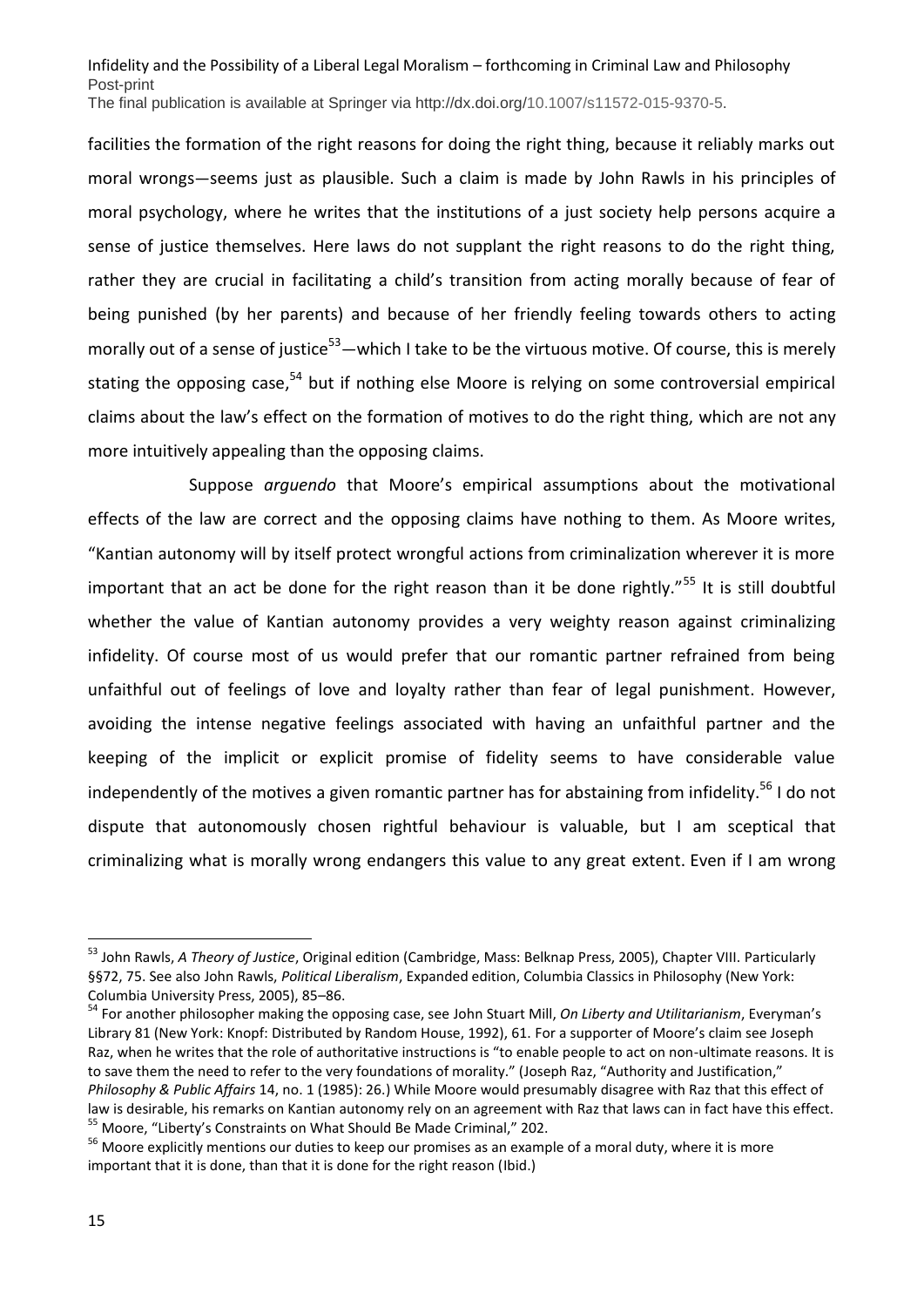about this, it is doubtful that the value of Kantian autonomy outweighs the reason in favour of criminalizing infidelity. I now proceed to discuss Millian autonomy.

## *Millian Autonomy*

According to Moore, Millian autonomy concerns the authorship of the individual over her own actions. Moore helpfully fleshes out this abstract metaphor by suggesting that Millian autonomy could be conceived as the "causal efficacy of one's own second-order choices about the kind of person one wants to become."<sup>57</sup> Negative liberty is instrumental to Millian autonomy because a choice made under the threat of legal punishment is not expressive of the "agent's authorship."<sup>58</sup> Importantly, the value of Millian autonomy seems to have a special status for Moore. All the more basic values to which negative liberty is a means are only discussed under the heading of values that can protect minor moral wrongs from criminalization.<sup>59</sup> But when it comes to the liberty to do serious moral wrongs, Moore exclusively discusses the value of Millian autonomy as the reason which can outweigh the positive reason to criminalize serious moral wrongs.<sup>60</sup> Thus, if the assumption that infidelity is a serious moral wrong holds true, then whether infidelity ought to be criminalized all-things-considered according to Moore's theory most likely hinges on whether criminalizing infidelity infringes significantly on Millian autonomy. Every criminal law infringes on Millian autonomy to some extent, but not to an equal extent.<sup>61</sup> To stay with the authorship metaphor, some criminal laws prevent people from putting commas before "that," while other criminal laws prevent the writing of entire chapters or ever using the letter "f."

I shall neither dispute that Millian autonomy is valuable, nor that Millian autonomy can be infringed on by the criminalization of what is morally wrong. Both claims seem intuitive. The question is whether the value of Millian autonomy provides a reason against criminalizing infidelity which outweighs the reason in favour of criminalizing infidelity. This depends on the strength of the reason provided by the value of Millian autonomy, which depends on how valuable

<sup>&</sup>lt;sup>57</sup> Moore, "Liberty's Constraints on What Should Be Made Criminal," 187.

<sup>58</sup> Ibid.

<sup>59</sup> Ibid., 200–204.

 $^{60}$  Ibid., 204–206. However, it should be noted that Moore holds that the difference between minor and serious moral wrongs is quantitative, not qualitative (Ibid., 205.)

 $61$  Moore, "Liberty's Constraints on What Should Be Made Criminal," 205.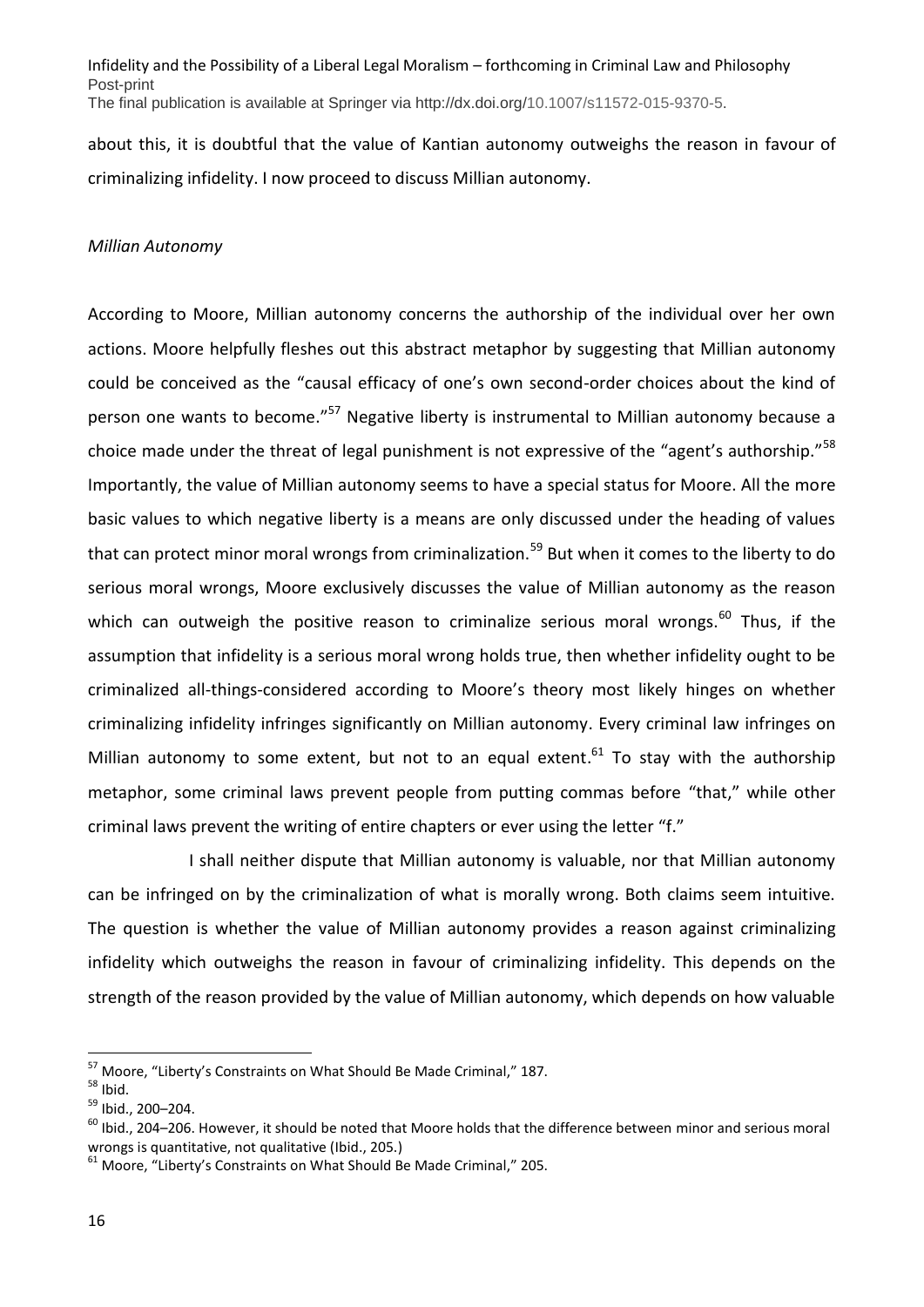the negative liberty to engage in infidelity is to Millian autonomy. Moore provides a long list of choices, where Millian autonomy provides an especially weighty reason against criminalization that can outweigh the reason in favour criminalizing even serious wrongs. Of special interest for our present purposes is Moore's emphasis on the necessity of having negative liberty concerning "what forms of friendship, love, and sexual intimacy I should indulge, whether I should marry, [and] who and when I should marry<sup>"62</sup> if we are to be the authors of our own lives.

Suppose infidelity is criminalized and A is in a committed romantic relationship with B. Thus, A does not have negative liberty to have sexual relations with C. However, A strongly desires to have sexual relations with C. In order to put the case for holding that infidelity is protected by Millian autonomy as strongly as possible, I assume that A's reason for wanting to have sexual relations with C is highly relevant for his Millian autonomy. A has made a secondorder choice about who he wants to be, which involves having sexual relations with C. I remain neutral about why exactly A's second-order choice about who he wants to be involves having sexual relations with C. Perhaps the sexual gratification is an end in itself, perhaps A is in love with C, perhaps A wants to be someone who is sexually liberated. At any rate, if A cannot act on this second-order choice, this significantly impacts his authorship of his own life.

Now it seems that I have already admitted that the value of Millian autonomy provides a reason against criminalizing infidelity which is certain to outweigh the reason in favour of criminalizing infidelity because it restricts people's negative liberty concerning what forms of sexual intimacy they should indulge in, in a way that significantly impacts their ability to be the authors of their own lives. However, upon closer examination, the weight of the reason against criminalizing infidelity provided by Millian autonomy greatly diminishes. This is so because criminalizing doing X at time T in situation S, and criminalizing doing X *at any and all times under any and all circumstances* have quite differential impacts on Millian autonomy.

To illustrate this point, consider the example of polygamy.<sup>63</sup> One action which is uncontroversially protected by Millian autonomy is the right to choose one's own partner, as is also clear from the quote above.<sup>64</sup> Meanwhile, it is also the case that polygamy is illegal. If A is

**<sup>.</sup>**  $62$  Ibid.

<sup>&</sup>lt;sup>63</sup> For an insightful discussion of whether polygamy should be criminalized, see Douglas N. Husak, "Polygamy: A Novel Test for a Theory of Criminalization," in *Criminalization: The Political Morality of the Criminal Law*, ed. R. A. Duff, et al., Criminalization Series 4 (New York, NY: Oxford University, 2014), 213–231.

<sup>64</sup> Moore, *Placing Blame*, 774; Moore, "Liberty's Constraints on What Should Be Made Criminal," 205.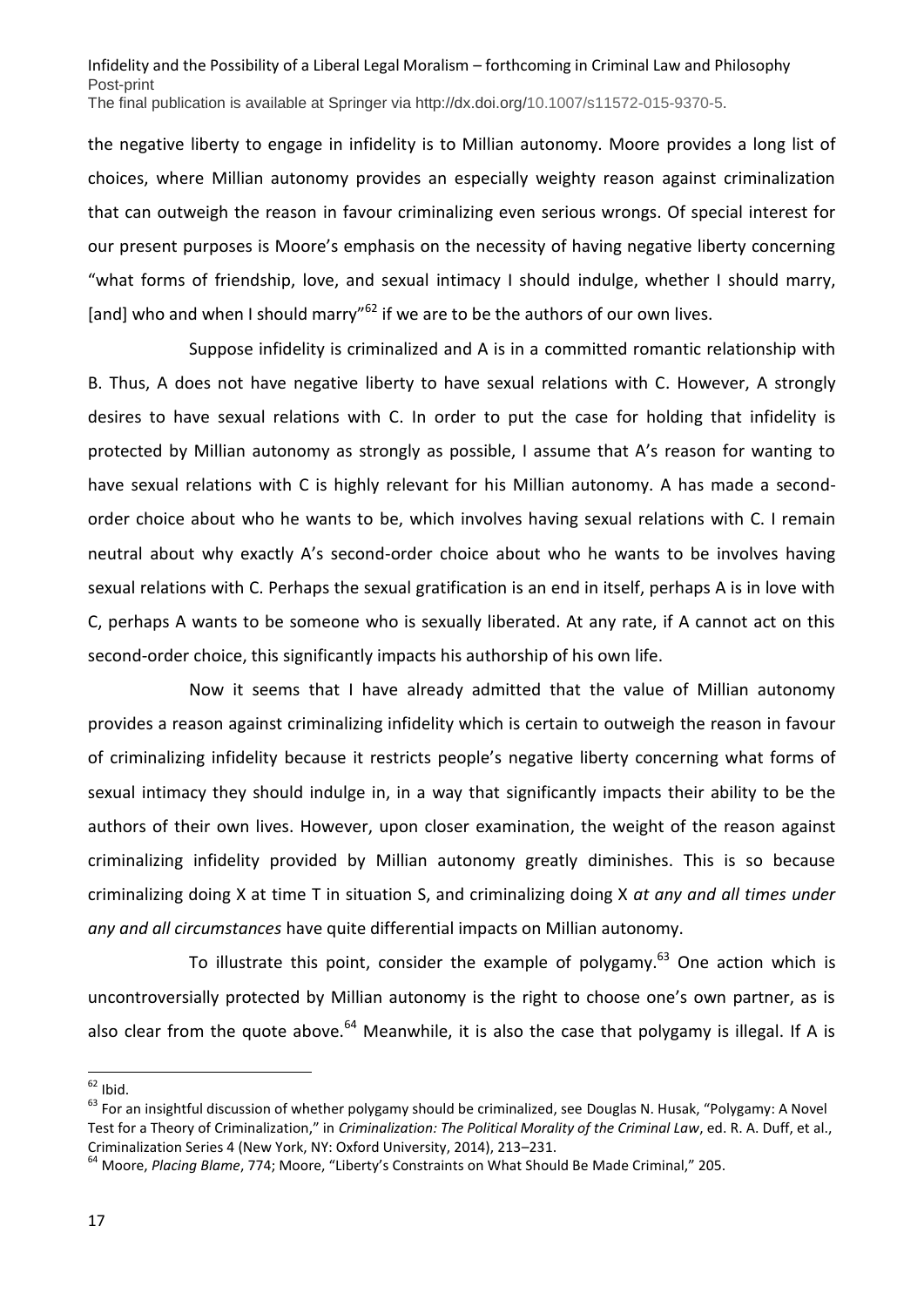already married to B, he cannot legally marry a third party. <sup>65</sup> If it makes little difference to Millian autonomy whether doing X is criminal at all times and under all circumstances, or only at some times under some circumstances. Then a law forbidding polygamy is unjust *even when the original spouse does not consent to the new marriage<sup>66</sup>* because it severely infringes on Millian autonomy. Call this "non-consensual polygamy." However, it is far from obvious that prohibiting nonconsensual polygamy is unjust, or at least that it is unjust because it severely infringes on Millian autonomy.

Even though respect for Millian autonomy *prima facie* provides a weighty reason against criminalizing non-consensual polygamy because A's negative liberty to marry who he wants is important to A's Millian autonomy, the weight of this reason is greatly diminished because it is possible for A to divorce the non-consenting spouse B and then marry C. Thus, the negative liberty to choose who to marry is only limited under a specific set of circumstances already being married—which it is possible for A to change at no unreasonable cost—divorcing B. Thus, a ban on polygamy infringes much less on Millian autonomy than it seems at first sight because the constraints it places on the negative liberty to choose who to marry can be easily and legally circumvented. I suggest that whenever the following six conditions are fulfilled the impact on Millian autonomy of criminalizing X in the circumstances, S<sub>1</sub>, at time,  $t_1$  is greatly reduced:

- 1) A can and ought to be able to legally do X under  $S_2$  at  $t_2$ .
- 2) It is not unreasonably difficult for A to move from  $S_1$  to  $S_2$ .
- 3) The gap in time between  $t_1$  and  $t_2$  is not unreasonable.
- 4) A can be held responsible for being under  $S_1$ .
- 5) It is not and ought not to be illegal for A to move from  $S_1$  to  $S_2$ .
- 6) The negative liberty specifically to do X and Y, where Y is only possible in S<sub>1</sub>, is much less important to Millian autonomy than the negative liberty to do X *simpliciter*.

To claim that the fulfilment of these six conditions makes no difference to the impact on Millian autonomy of legally preventing A from marrying C at  $S_1$  is to claim that it is equally limiting on

<sup>&</sup>lt;sup>65</sup> In the U.S., polygamy is illegal in all 50 states. Husak, "Polygamy: A Novel Test for a Theory of Criminalization," 217.  $66$  That the original spouse does not know about or consent to the new marriage is, however, not a part of existing laws forbidding polygamy. (Ibid., 218.)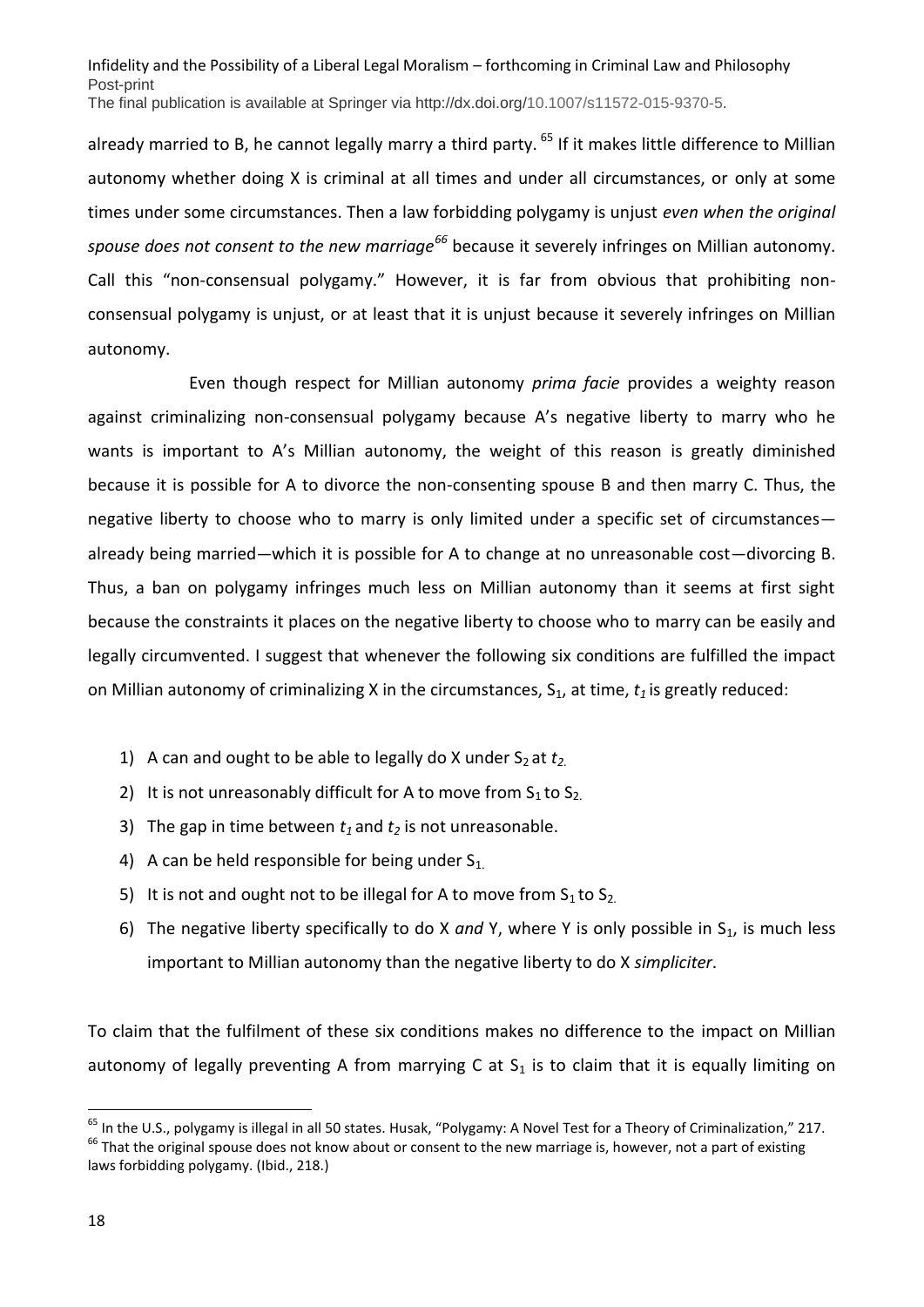Millian autonomy not to be able to act on one's second-order choices about who one wants to be *immediately*, and not to be able to act on one's second-order choices about who one wants to be *at all*. But this would seem to make Millian autonomy impossible because many autonomyrelevant ends take significant time to realize.

The question is whether 1) through 6) are fulfilled by the action of having sexual relations with somebody other than one's current romantic partner. If they are, then restricting the negative liberty to commit infidelity by criminalizing infidelity infringes much less on Millian autonomy than may be thought because the impact on the negative liberty to choose who to have sexual relations with, which is of particular importance to Millian autonomy, is diminished. 1) through 4) seems unproblematically fulfilled, while both 5) and 6) merit closer discussion. As for 1), A can bring herself into a situation where she can legally have sex with C even though infidelity is criminalized. Namely, A can end the romantic relationship with B. As for 2) and 3), it is neither unreasonably difficult, nor unreasonably time-consuming for A to end the relationship with B, and thus bring herself into a situation, where she can have sex with C. After all the termination of a relationship is an act entirely within A's own power and effective immediately. Regarding 4), barring something like a forced marriage (a crime in its own right), A can be held responsible for being in a relationship with B.

For 5) to be fulfilled, it must be the case that it is not and ought not to be illegal for A to end the relationship with B. Here, one might claim that leaving one's romantic partner ought not to be illegal, because it is not morally wrong. However, many of the suggested reasons infidelity is morally wrong applies equally to leaving one's long-time romantic partner. Terminating a romantic relationship will also often involve knowably and foreseeably deeply hurting someone else, and the breach of promises. Just think of all the things married couples promise each other in their wedding wows. However, prohibiting people from leaving their romantic partners would itself greatly infringe on their Millian autonomy, and would therefore be unjust. Such a prohibition would greatly reduce people's authorship over their own lives in the central respect of forcing them to maintain certain romantic attachments. For this reason, I take 5) to be fulfilled, since it is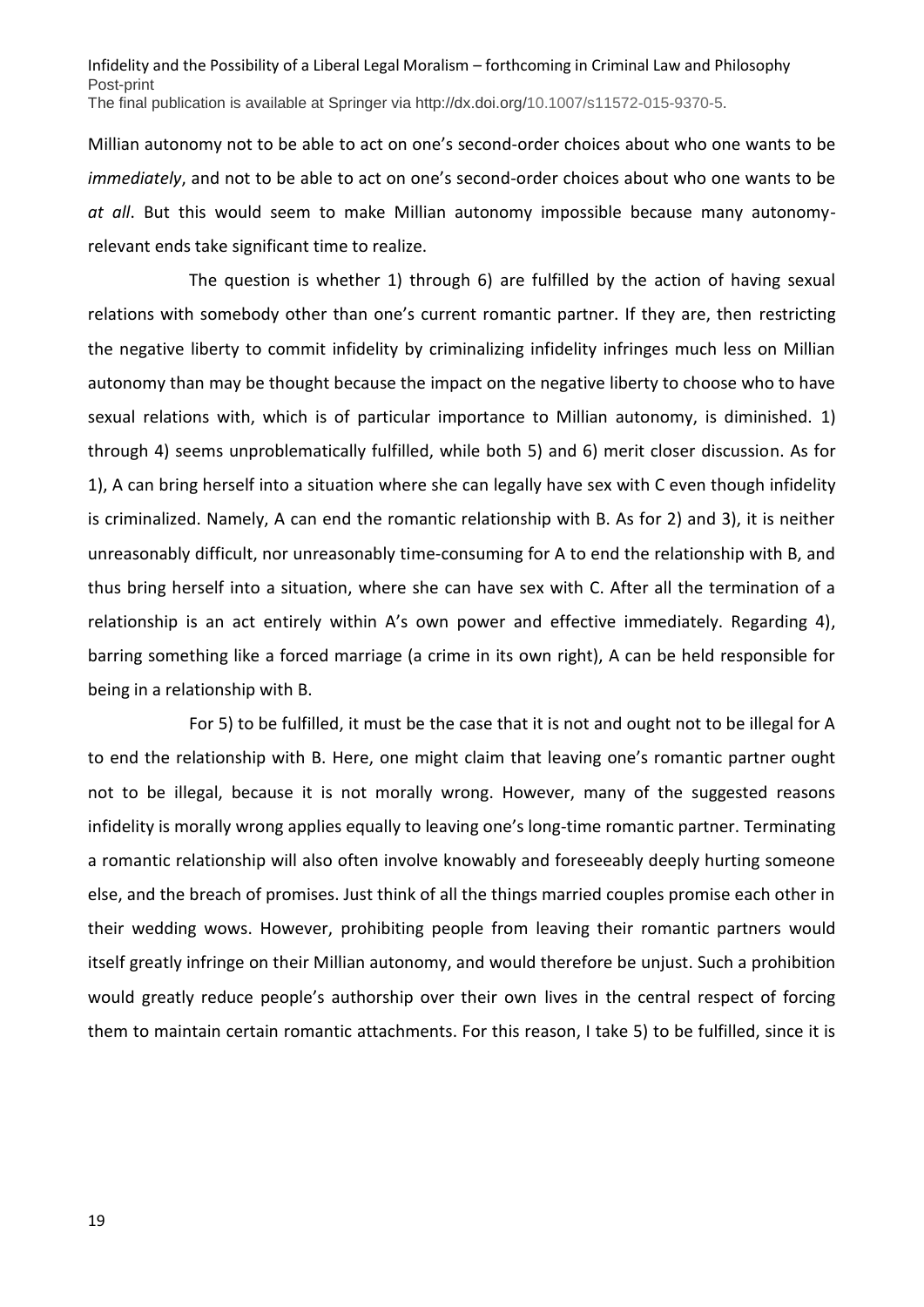possible for A to bring herself into a situation where it is legal for her to have sexual relations with C by leaving B, and leaving B ought not to be illegal.<sup>67</sup>

For 6) to be fulfilled, it must be the case that restricting the negative liberty to both have sexual relations with somebody other than one's current romantic partner *while* still remaining in a relationship with this partner does not infringe on Millian autonomy to any great extent. But why should it? To be sure, it might be in A's interest to both have sexual relations with C *and* remain in a relationship with B, but surely this cannot be enough to show that it is especially important to Millian autonomy. Furthermore, if A's Millian autonomy is greatly infringed upon if he does not have the negative liberty to stand in a certain relation to B, the romantic relationship, while doing something that violates B's conditions for consenting to standing in this relationship to A, being unfaithful,<sup>68</sup> where is the respect for B's autonomy? When A deliberately deceives B about the reasons on which B bases her major self-defining decisions, A actively hinders B in being an author of her own life. I conclude that the negative liberty to simultaneously be in a romantic relationship and have sexual relations with a third party is not very important to Millian autonomy. It is therefore unlikely that criminalizing infidelity infringes on Millian autonomy to such a degree that the reason against criminalizing infidelity provided by the value of Millian autonomy outweighs the reason in favour of criminalizing infidelity. This is fully compatible with believing that the negative liberty to choose one's own sexual partner is highly relevant to Millian autonomy.

# Costs of Enforcement

I now discuss whether the costs of enforcing a criminal ban on infidelity outweigh the reason in favour of criminalizing infidelity. The argument that infidelity should not be criminalized because of the costs of enforcement takes the form of a dilemma: either a law is effectively enforced or it is not. Both effectively enforcing and not effectively enforcing the law must be problematic. If

 $67$  This argument entails that in countries where divorce is illegal an argument for the legality of infidelity could be made on the grounds of Millian autonomy. I here discuss whether Millian autonomy protects infidelity from criminalization in an ideally just society, and in such a society divorce would be legal.

<sup>&</sup>lt;sup>68</sup> Recall that infidelity was the most common cause of divorce across 160 different cultures. (Shackelford, LeBlanc, and Drass, "Emotional Reactions to Infidelity.") This underscores that being unfaithful is often seen as a violation of the deceived party's conditions for being in the romantic relationship.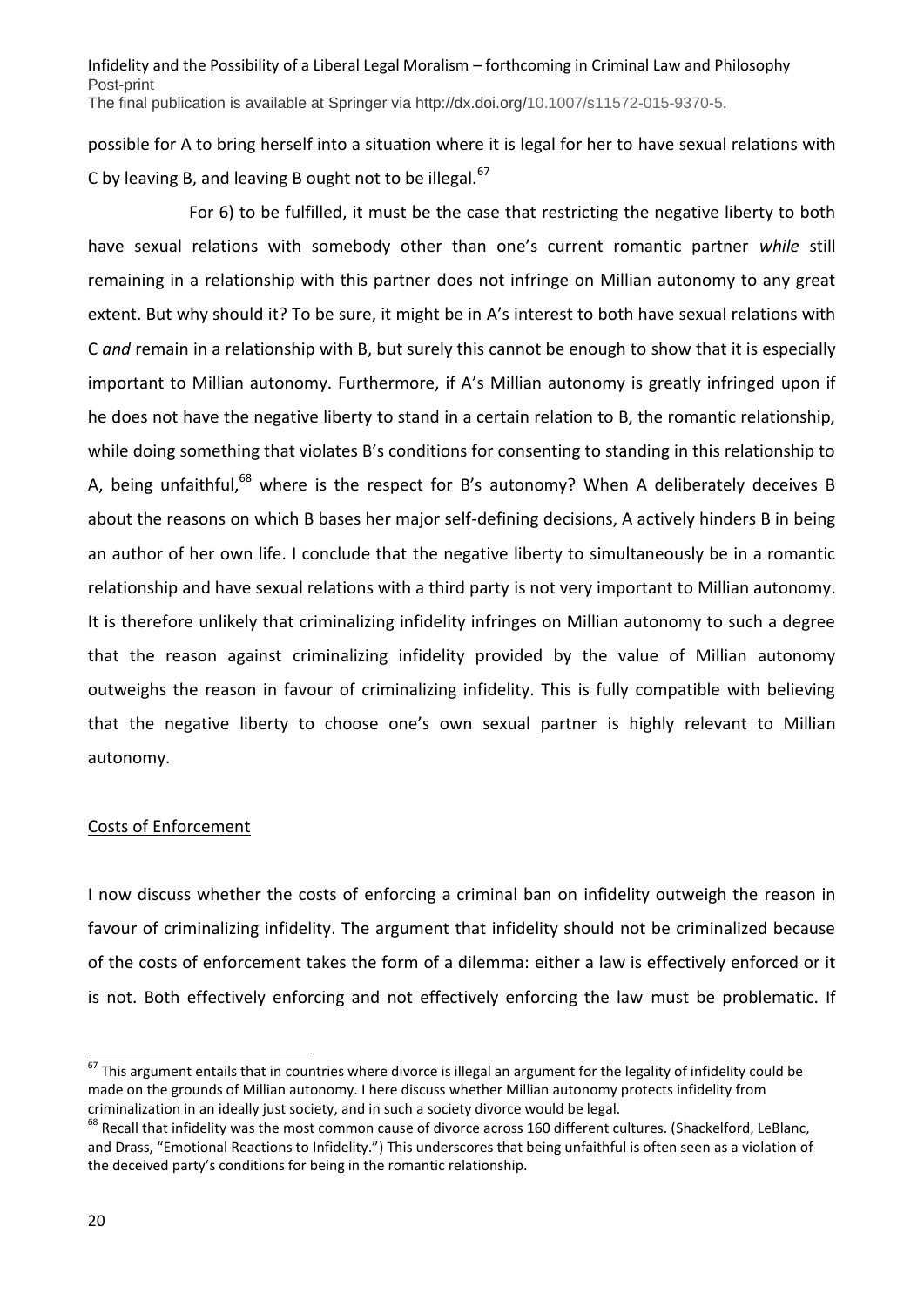either is not problematic, then the costs of enforcement provide no reason against criminalizing infidelity. According to Moore, effectively enforcing a law can be problematic because of the direct economic costs of enforcing the law, $^{69}$  and because of costs in morally valuable privacy.<sup>70</sup> Underenforcing a law can be problematic because it creates a crime tariff, causes disrespect for the law in general, creates potential for blackmail, and creates potential for discriminatory enforcement.<sup>71</sup> If the cost of enforcement is a sufficient reason against criminalizing infidelity, we get the following dilemma:

# Either

A) The criminal ban on infidelity is effectively enforced,

Or

- B) The criminal ban on infidelity is not effectively enforced.
- If A), then:
	- C) The direct economic costs of enforcing the law, the decrease in morally valuable privacy, or some combination of both outweigh the reason in favour of criminalizing infidelity.

If B), then:

D) The creation of a crime tariff, the resulting disrespect for the law, the creation of a potential for blackmail, the potential for discriminatory enforcement, or some combination of those outweigh the reason in favour of criminalizing infidelity.

I tackle the first horn of the dilemma and argue that A) does not imply C). Effectively enforcing a criminal ban on infidelity will not result in direct economic costs or privacy costs that outweigh the reason in favour of criminalizing infidelity. Because showing that one horn of the dilemma is not actually problematic is enough to reject the dilemma. I do not discuss whether B) implies D), though I believe a much better case can be made for this claim. Especially, it seems to me that traditionally legislation against infidelity has been discriminatorily enforced by disproportionality targeting female offenders.

<sup>69</sup> Moore, *Placing Blame*, 663.

<sup>70</sup> Ibid., 664.

 $71$  Ibid. See also Moore, "Liberty's Constraints on What Should Be Made Criminal," 203.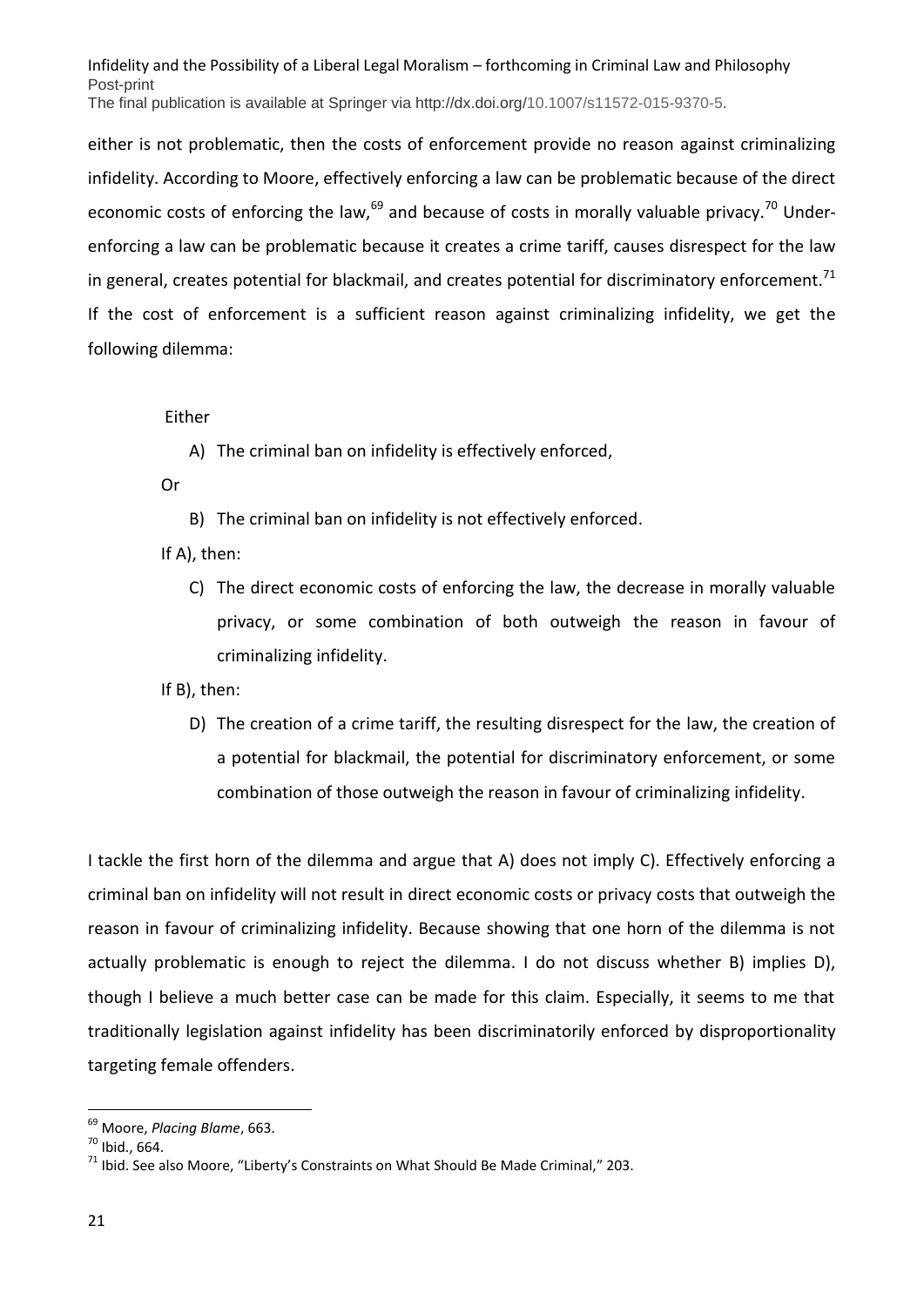### *Direct Economic Cost*

Direct economic costs cannot be directly morally relevant. Economic resources only have moral value insofar as they are a means of achieving some morally valuable goals. However, direct economic costs are indirectly morally relevant. The achievement of most morally valuable goals requires the expenditure of some resources. Effectively enforcing a criminal ban on infidelity will have some economic costs. For direct economic costs to provide a reason against criminalizing infidelity which outweighs the reason in favour of criminalizing infidelity, it must be true that if we spend the resources required to effectively enforce a criminal ban on infidelity, it is impossible to realize a set of goals that are jointly more morally valuable to realize than effectively enforcing a criminal ban on infidelity, and which it would have been possible to realize if resources had not been spent on enforcing a criminal ban on infidelity. Call these goals "V."

Most can probably name some goals which are more morally valuable to realize than punishing adulterers, and which cannot be realized while also enforcing a criminal ban on infidelity *assuming that the revenues and the resources spent on other things than enforcing a criminal ban on infidelity and realizing V are held constant*. However, this assumption is unwarranted. It needs to be argued that the costs of realizing V should be covered by not enforcing a criminal ban on infidelity instead of cutting back on other expenses or finding new sources of revenue. Thus, these two further propositions both need to be true:

*Available Expenditure:* The resources spent on achieving *less morally valuable goals* than enforcing a criminal ban on infidelity are insufficient to cover the expenses of effectively enforcing a criminal ban on infidelity and simultaneously realizing V.

*Available Revenue:* The additional resources that are morally permissible to access are insufficient to cover the expenses of effectively enforcing a criminal ban on infidelity and simultaneously realizing V.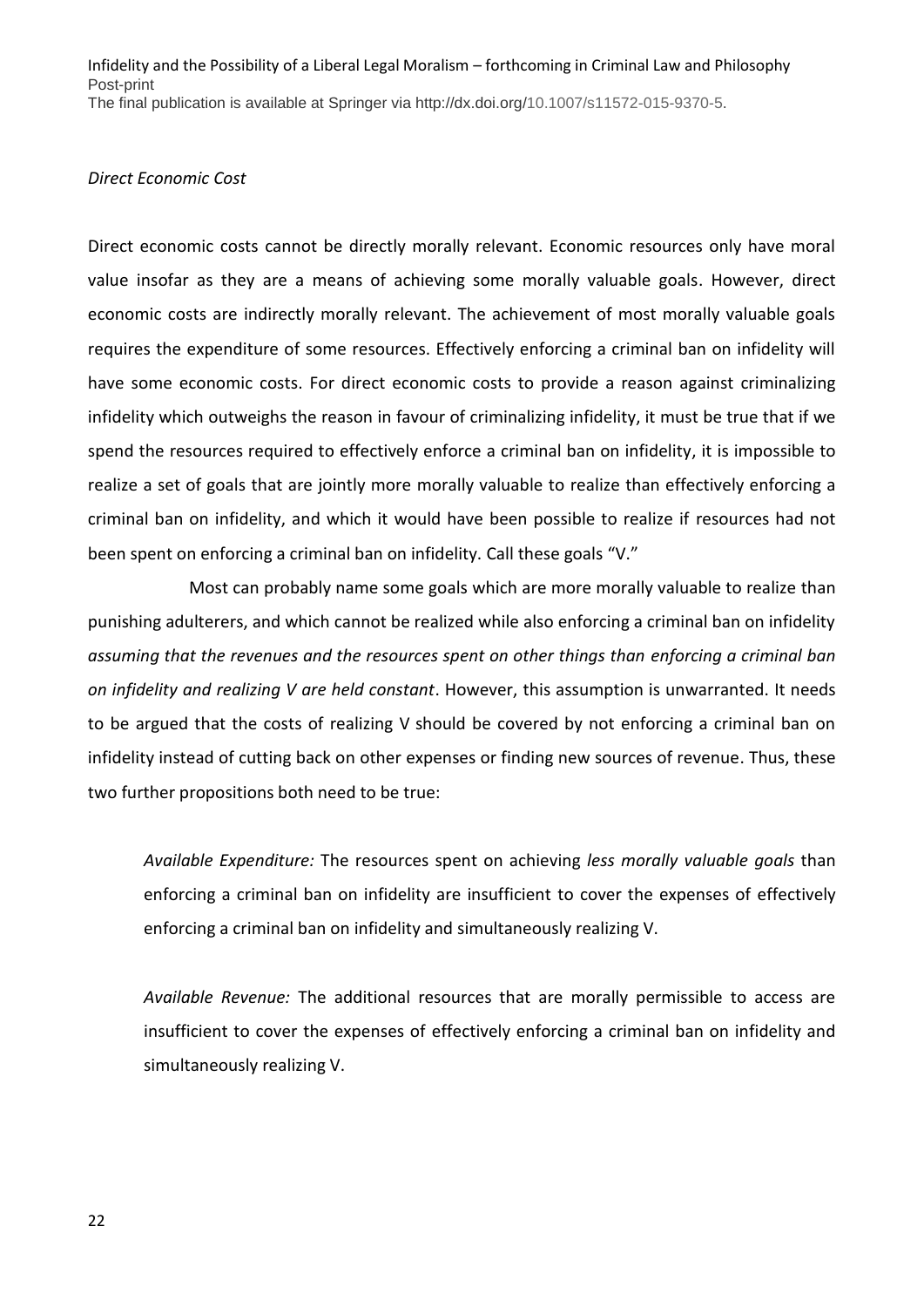If *Available Expenditure* is false, then the appropriate response to the problem of simultaneously enforcing a criminal ban on infidelity and realizing V is to cut expenditure on goals that are less morally valuable than enforcing a criminal ban on infidelity. If *Available Revenue* is false, then the appropriate response to the problem of simultaneously enforcing a criminal ban on infidelity and realizing V is to increase revenue. It also must be true that combining the two measures are jointly insufficient to cover the costs of effectively enforcing a criminal ban on infidelity and simultaneously realizing V.

Whether *Available Expenditure* and *Available Revenue* are true are ultimately empirical questions, which cannot be answered conclusively here. However, I think we have reason to doubt that they are true. In order for *Available Expenditure* to be true, the resources required to effectively enforce a criminal ban on infidelity must exceed the resources currently spent in pursuit of less morally valuable goals. Moore himself explicitly mentions that the use of recreational drugs should not be criminal.<sup>72</sup> making the 41.3 billon USD spend annually on enforcing laws against recreational drugs an expenditure with no (or negative) moral value,  $73$  and thus less morally valuable than enforcing a criminal ban on infidelity. Decriminalizing recreational drugs would thus make a large amount of resources available for enforcing a criminal ban on infidelity, though maybe the 41.3 billion annually are not enough. But, there may be other pointless expenditures. Though any particular example may be controversial, I think most people will probably be able to mention some. In order for *Available Revenue* to be true, it needs to be argued that taxes could not permissibly be raised in order to afford both the enforcement of a criminal ban on infidelity and realizing V. It might be difficult to argue that raising taxes is impermissible in order to achieve a goal, which, according to Moore's theory, it is the proper business of the state to pursue: punishing the immoral act of infidelity. One possible line of argument for the truth of *Available Revenue* could be that currently, or at some point, falling short of covering the costs of enforcing a criminal ban on infidelity, additional revenue cannot be accessed, because the negative externalities of raising the tax rate (e.g., disincentive to work) would decrease societal wealth such that an increase in the tax rate would actually cause a decrease in the overall tax-income. I cannot pursue this further here.

<sup>72</sup> Moore, *Placing Blame*, 661, 778ff.

<sup>73</sup> Jeffrey A. Miron and Katherine Waldock, *The Budgetary Impact of Ending Drug Prohibition* (Cato Institute, 2010), http://www.cato.org/sites/cato.org/files/pubs/pdf/DrugProhibitionWP.pdf.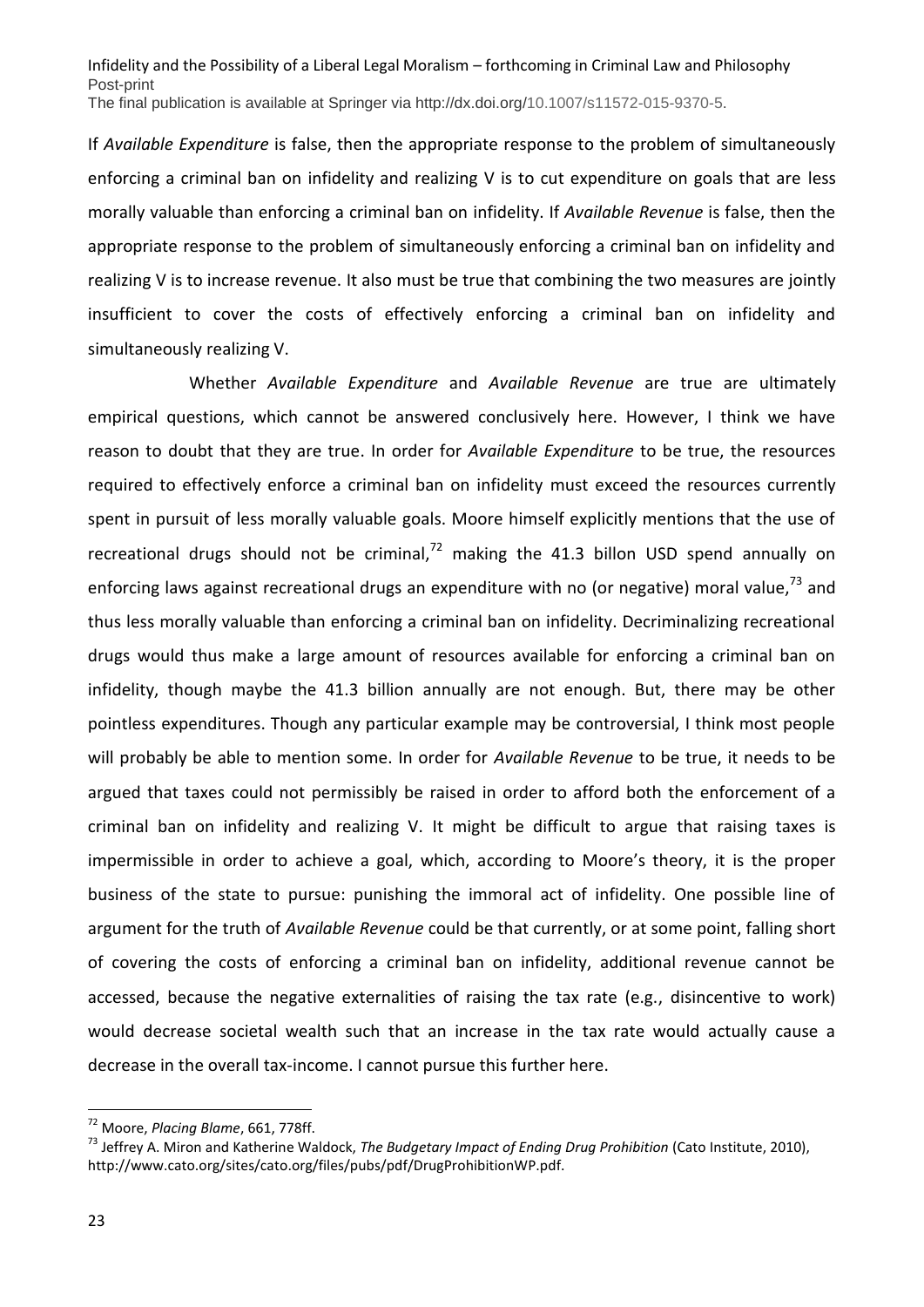Ultimately, it is an empirical question whether the direct economic cost of effectively enforcing a criminal ban on infidelity provides a reason against criminalizing infidelity which outweighs the reason in favour of criminalization. However, I have shown that in order for this to be so some further controversial propositions must be true. At the very least, this raises reasonable doubt about whether infidelity should not be criminalized because of the direct economic costs of enforcing such a law.

### *Privacy Costs*

I now discuss the privacy costs of enforcing a criminal ban on infidelity. It should be noted that in his remarks on privacy Moore only suggests that *enforcement* of a law can violate privacy.<sup>74</sup> Thus, only this sense of privacy is discussed and I shall not discuss privacy in the stronger senses where it can be violated by the mere existence of a law.<sup>75</sup> Moore illustrates privacy-violating enforcement of the law, with the following example:

> At one point in time, the federal park rangers in Yosemite National Park sought to enforce the legislation against homosexual behaviour by placing peep-holes over the stalls in the men's bathroom, so that they could see into each of such stalls and check for illegal behaviour. This kind of evidence gathering is costly to a society, both in terms of the privacy, and in terms of the dignity of all concerned.<sup>76</sup>

The question now is whether enforcement of a criminal ban on infidelity would have to include privacy-violating measures in order to be effective. After all, there is some likeness with the example Moore provides. The acts of infidelity that interest us here are sexual in nature, and they will typically be carried out in private. Installing peep-holes in the bedrooms of all citizens could be a very effective way of enforcing a criminal ban on infidelity. However, effective enforcement of a law is not perfect enforcement. If it is a requirement of effectively enforcing a law that *all* who break it are caught, then no laws are effectively enforced. Furthermore, effective enforcement is

<sup>74</sup> Moore, *Placing Blame*, 664.

<sup>&</sup>lt;sup>75</sup> For such a conception of privacy (though one Moore cannot appeal to since it is incompatible with his legal moralism), see Duff, *Answering for Crime*.

<sup>76</sup> Moore, *Placing Blame*, 664.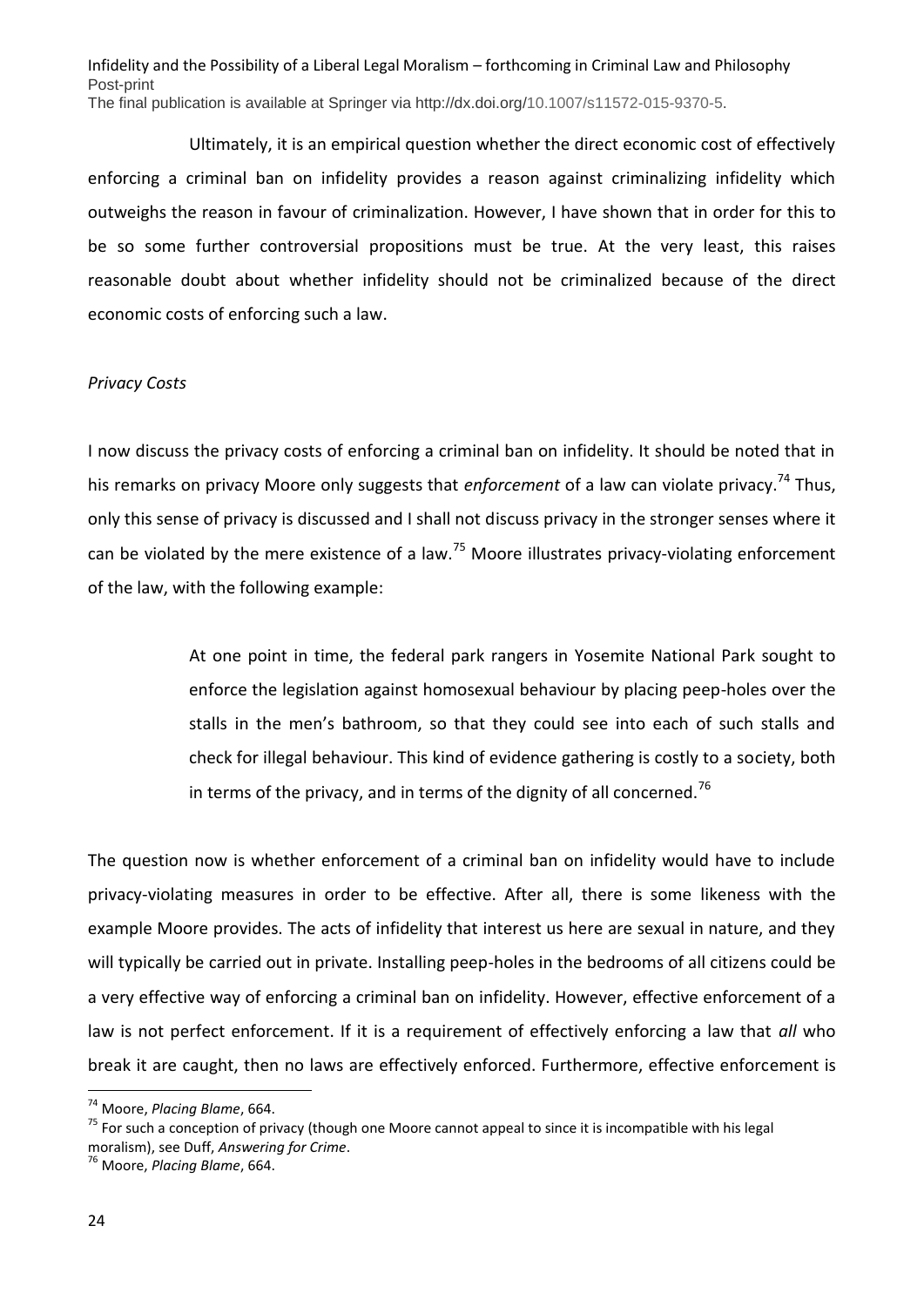not *total* enforcement; a law might be effectively enforced, even though the police do not literally do *everything* they could to enforce it. To my knowledge, there is no police agent carrying out surveillance of my living room in case I might commit murder there. Thus, the fact that installing peep-holes could be effective does not mean it is necessary to install peep-holes in order to enforce a criminal ban on infidelity.

Unfortunately, Moore does not spell out when enforcing a law violates privacy; he only gives us the quoted example. So I turn to W. A. Parent's account of the right to privacy.<sup>77</sup> Parent's account has two advantages. First, it is explicitly concerned with the ways in which *enforcing* the law might violate privacy, which is similar to Moore's focus. Second, one of the central examples is the same one used by Moore—spying on public bathrooms in order to enforce legislation against homosexuality.<sup>78</sup> Therefore, I hope her conception of a right to privacy is close to the one Moore has in mind. Parent lists five requirements that enforcement of any law must fulfil in order to respect privacy:

- *A. The need requirement.* There must be a valid or legitimate need for invading privacy. [79]
- *B. The probable cause requirement.* There must be probable cause to believe that the information sought is relevant to the justifying need. And there must be probable cause to believe that this information (and not some other irrelevant information) can be obtained by the techniques recommended.
- *C. The alternative means requirement.* There mustn't be any alternative, less intrusive means available for obtaining the desired information.
- *D. The warrant requirement.* An impartial judicial officer issue a warrant describing the place to be searched and the information sought …
- *E. The security requirement.* There must be restrictions on cognitive access to the information during the times of its acquisition, disclosure, and storage, so that only persons entitled to know the facts have them.<sup>80</sup>

<sup>77</sup> W. A. Parent, "A New Definition of Privacy for the Law," *Law and Philosophy* 2, no. 3 (December 1983): 305–338. <sup>78</sup> Ibid., 310.

<sup>79</sup> Presumably, privacy can be *invaded* without being *violated*, the former being compatible with respecting privacy while the latter is not.

 $80$  Quoted from Parent, "A New Definition of Privacy for the Law," 311.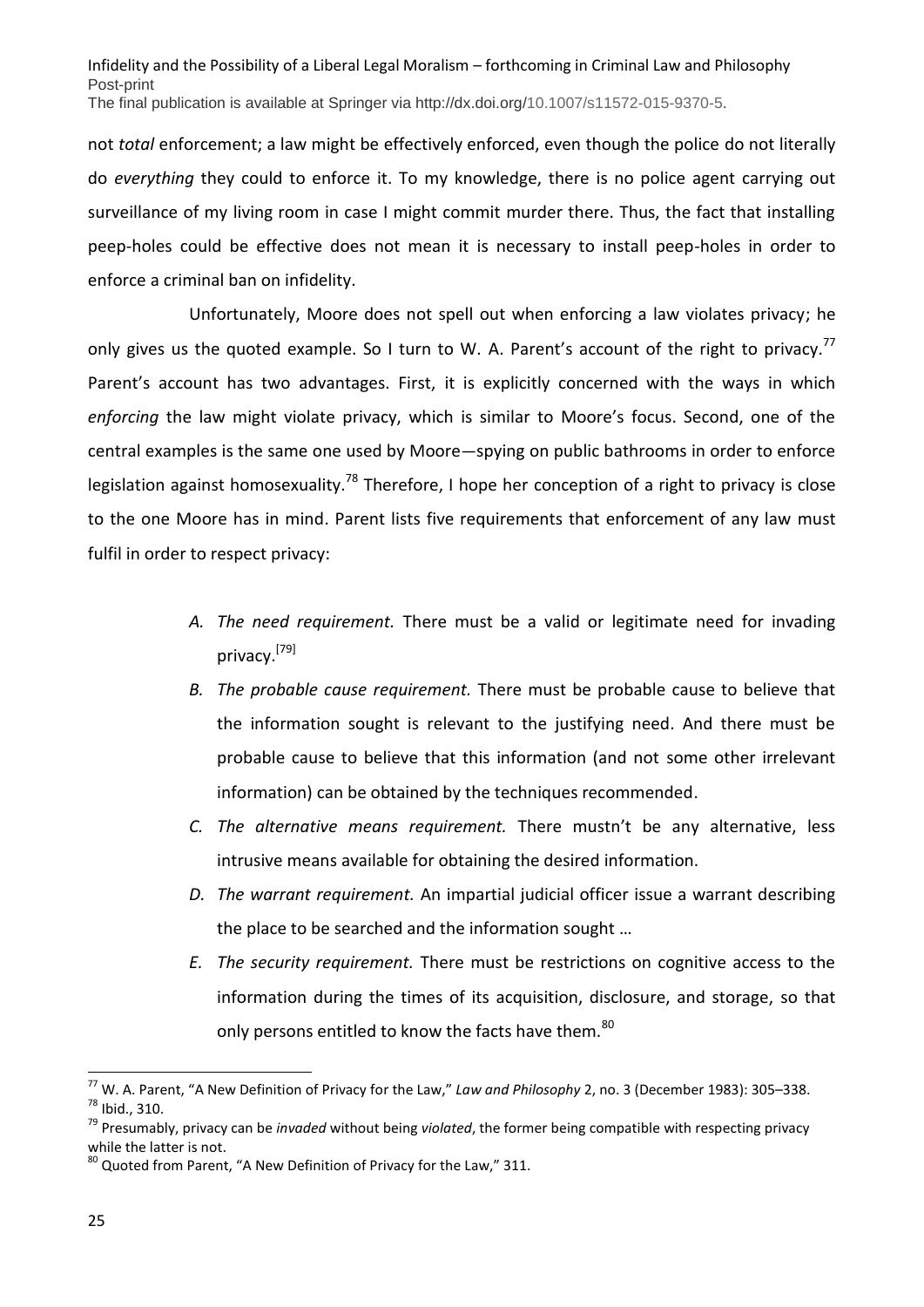Only the second requirement can be problematic for a law criminalizing infidelity *in general*, as opposed to ruling out particular means of enforcement. Presumably, the legitimate need for invading privacy is punishing those who commit the moral wrong of infidelity, and arguing that criminalizing infidelity violates A. can only be done by either rejecting Moore's theory or denying that infidelity is morally wrong. Enforcing a criminal ban on infidelity can only violate C. if there is another, less intrusive way to enforce the criminal ban, which means there is no problem for a law criminalizing infidelity in general. While it is surely possible to point to violations of D. and E., it is hard to see that there should be some ways of enforcing a criminal ban on infidelity that could be ruled out in principle, because they violated D. and E.

We are left with B., the probable cause requirement. Appropriately, it is this requirement that is flagrantly violated by the Yosemite National Park rangers when they install peep-holes above the bathroom-stalls. Installing the peep-holes because someone might engage in homosexual activities in the stalls presumably enables park rangers to obtain lots of irrelevant information in connection with people using the bathroom stalls for their intended purpose. It is conceivable that there are laws for which every effective means of enforcement will have to violate the probable cause requirement. The question is whether a criminal ban on infidelity would be such a law.

One reason for thinking that a criminal ban on infidelity can be effectively enforced without violating the probable cause requirement is that infidelity has a victim, a non-consenting person who is actually wronged, namely the deceived partner. The informed suspicions of the deceived partner might help give the police probable cause for knowing when and where infidelity occurs, enabling enforcement, without acquiring sensitive and irrelevant information, and respecting the probable cause requirement. That the informed suspicions of the deceived partner can give the police probable cause may be particularly clear when the deceived partner lives with the adulterer. First, there is the possibility of catching the unfaithful partner red-handed. Second, the deceived partner is in a good position to form true beliefs about the unfaithful partner's infidelity on the basis of otherwise inexplicable patterns of behaviour (i.e., a sudden systematic pattern of the unfaithful partner "working late"), and intimate knowledge of the romantic partner.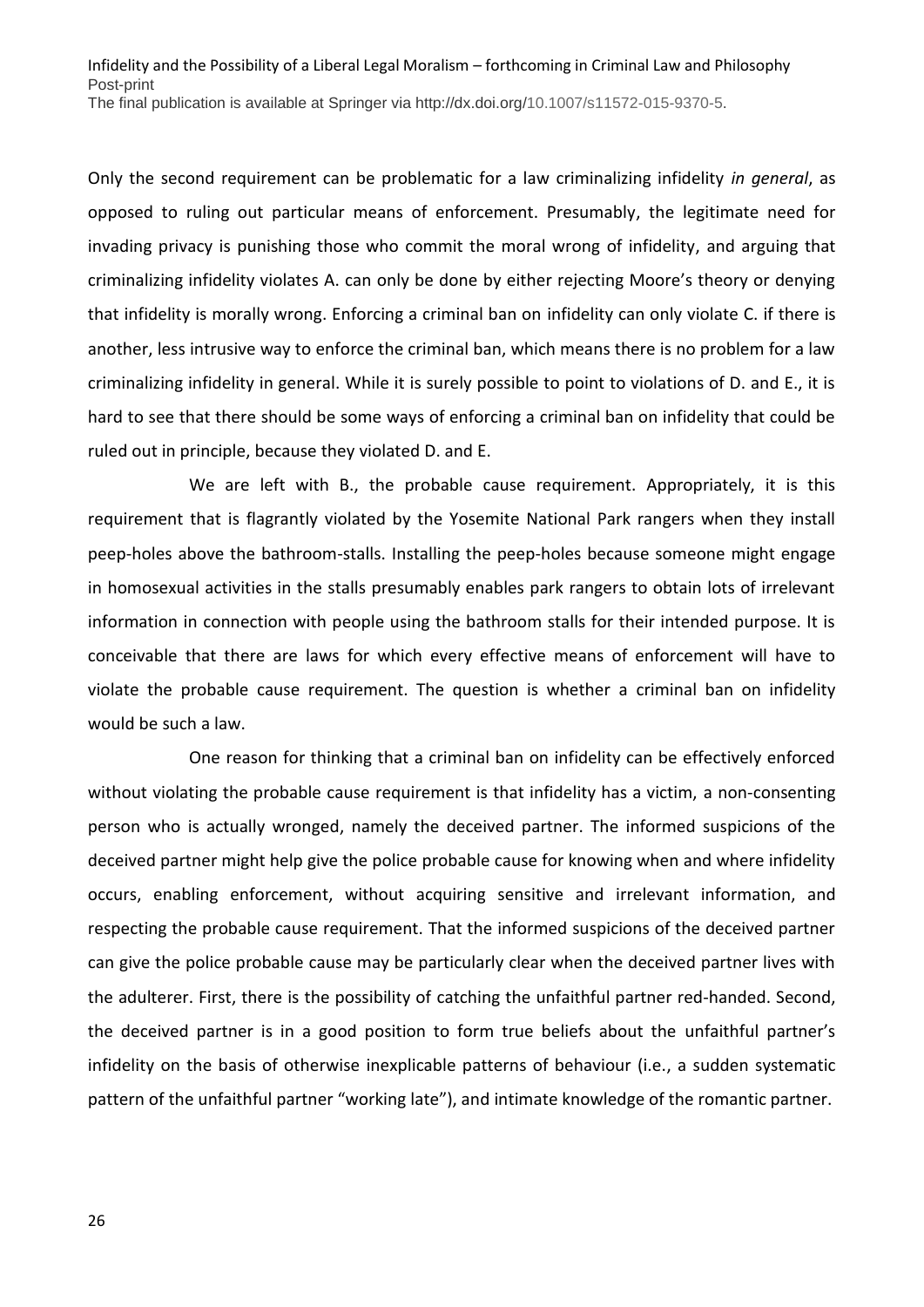Admittedly, a society where spouses report one another to the police for infidelity sounds potentially morally problematic (and yet, it hardly seems problematic that one spouse can report another spouse to the police for domestic abuse), but it is far from clear that it is morally problematic *because* it violates privacy in the sense mentioned by Moore. For one thing, this worry about the effects of a criminal ban on infidelity seems unconnected to the *enforcement* of the criminal ban. The worry would arise whether the ban was effectively enforced or not, since even a very ineffective law against infidelity would allow one partner to report another for infidelity. It cannot be this worry Moore has in mind when he writes about privacy, since he seems only to worry (explicitly) about whether *enforcement* can violate privacy.

The presence of a victim of infidelity makes it realistic that a criminal ban on infidelity could be effectively enforced without violating the probable cause requirement, and, thus, without violating privacy in the sense mentioned by Moore.<sup>81</sup> If I am right in this, the morally relevant costs of enforcement mentioned by Moore—direct or indirect—do not provide a reason against criminalizing infidelity, which outweighs the reason in favour of criminalizing infidelity founded on the moral wrongfulness of infidelity. I have now discussed all the reasons not to criminalize what is morally wrong mentioned by Moore, without finding any reason which reason against criminalizing infidelity which were sufficient to outweigh the reason in favour of criminalizing infidelity.

### **4. Concluding Remarks: The Possibility of a Liberal Legal Moralism**

I have argued that, if we accept Moore's legal moralism, there is a positive reason to criminalize infidelity, and that none of the reasons against criminalizing what is morally wrong mentioned by Moore can outweigh the positive reason. Before ending, I would like to comment on what has not been shown, and the repercussions for the possibility of liberal legal moralism.

First, one way to deny the conclusion is to deny that infidelity is (more than trivially) morally wrong. This seems to me deeply implausible, but has not been conclusively argued to be false here. Secondly, while I argued that Moore has not provided any reason against criminalizing infidelity that can outweigh the positive reason to criminalize it provided by the moral

 $81$  This is not to say that it may not violate privacy on some conceptions of privacy, which Moore has not appealed to.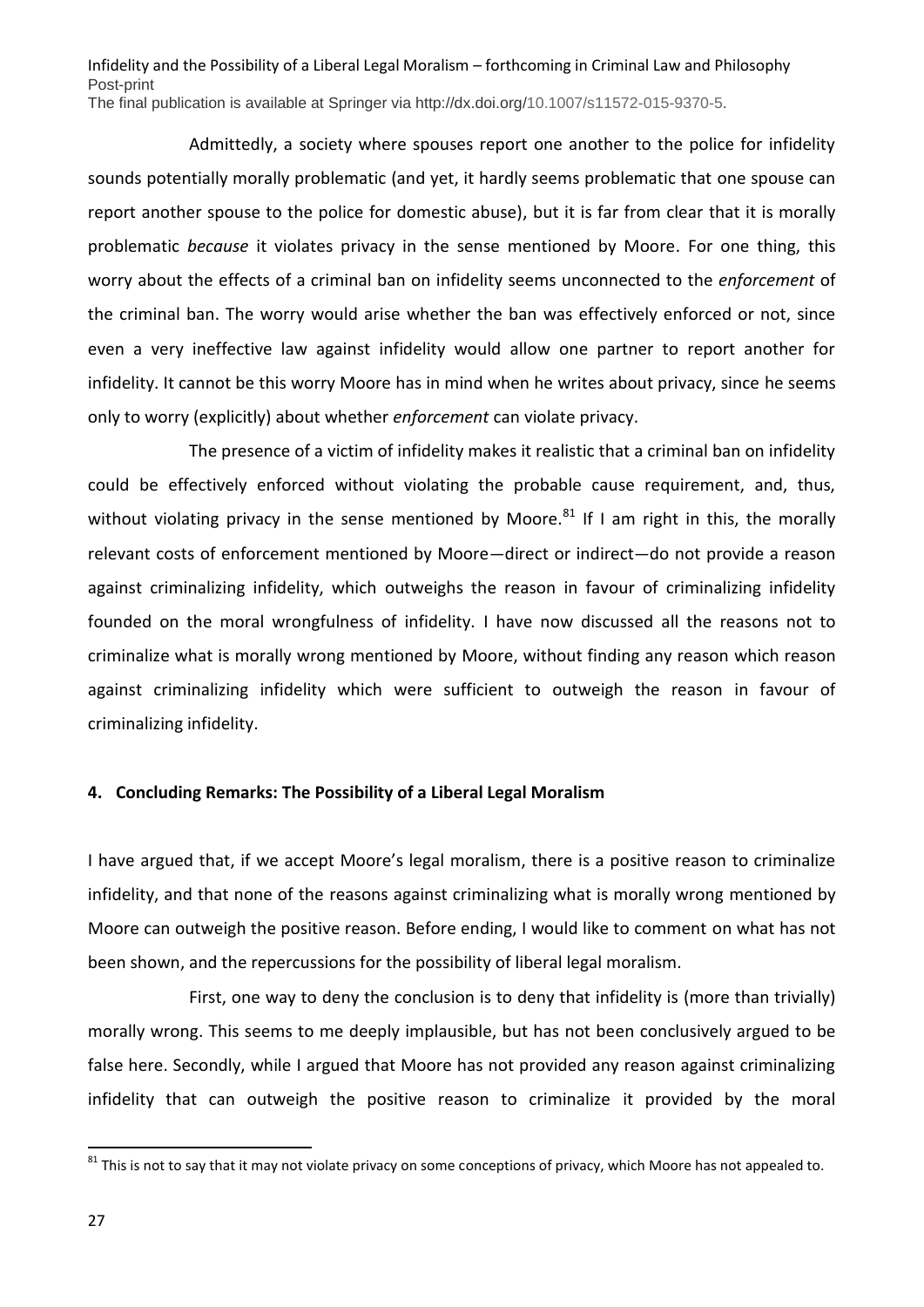wrongfulness of it, I have not been argued that Moore's theory prevents him from giving such a reason. Maybe Moore could appeal to some hitherto unmentioned value which enables him to deny that his theory implies that infidelity should be criminalized. The best candidate for this is probably some stronger conception of privacy. Third, I have not demonstrated that the direct costs of effectively enforcing a criminal ban on infidelity could not provide a reason against criminalizing infidelity which outweighed the reason in favour of criminalizing infidelity. However, I have argued that the additional propositions that must be true for this to be the case are quite radical. Fourth, since all the values provided *some* reason against criminalizing infidelity, it remains possible that they jointly provide a reason which could outweigh the positive reason to criminalize infidelity. This seems to me unlikely. This is so partly because I argued that if infidelity is wrong it is a quite serious moral wrong, which means the reason in favour of criminalizing infidelity is quite strong, and partly since Millian autonomy should probably have provided most of the strength to a set of reasons which jointly outweighs the reason in favour of criminalizing infidelity, because the value of Millian autonomy has the potential to provide a much stronger reason against criminalizing what is morally wrong than the reason provided by the other values. However, the impact of criminalizing infidelity on Millian autonomy is rather small. Fifth, while I have argued that Moore's legal moralism has the implication that infidelity should be criminalized, I have not argued that this implication is implausible. Moore could just accept that infidelity should be criminalized, though this would no doubt be a controversial position.

However, even if Moore accepts that infidelity should be criminalized, there is a problem. Moore emphatically stresses that his theory of the proper legislative aim is a *liberal* legal moralism<sup>82</sup> that is "quite liberal-in-outcome, if not liberal-in-form."<sup>83</sup> But, if criminalizing infidelity is justified according to Moore's legal moralism, this is false. Criminalizing infidelity is anything but a quite liberal outcome.

Whether Moore's legal moralism is liberal is important. An important mode of argument in this debate between liberalism and legal moralism is to criticize the other theory by showing that it has counter-intuitive implications. For instance, legal moralism has historically been criticized for permitting the criminalization of homosexuality,<sup>84</sup> while liberalism has been

<sup>82</sup> Moore, *Placing Blame*, 661ff.

<sup>83</sup> Ibid., 661.

<sup>84</sup> H. L. A. Hart, *Law, Liberty, and Morality* (Stanford, California: Stanford University, 1963).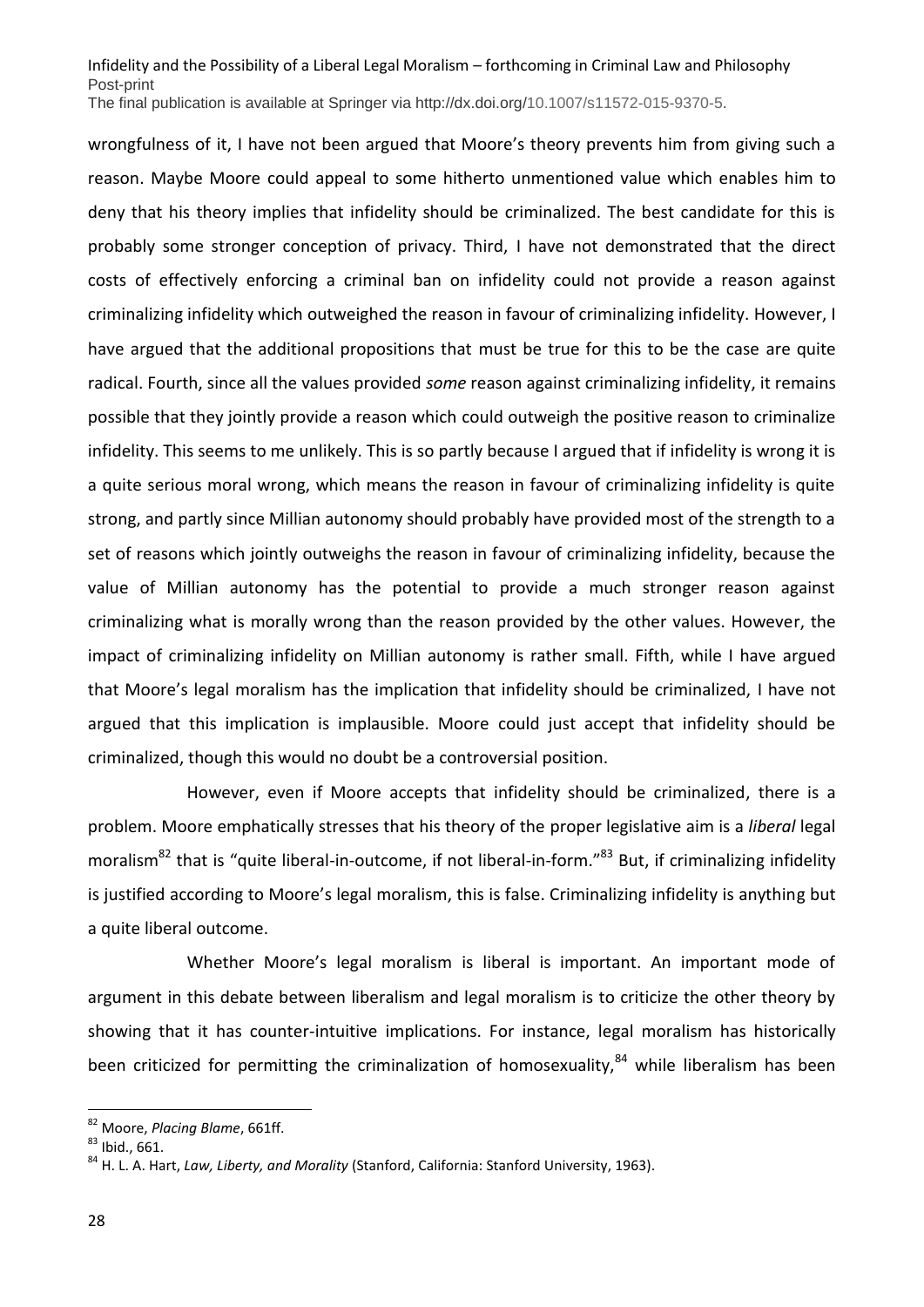criticized for disallowing the criminalization of public gladiatorial combat to the death, as long as both gladiators are consenting adults.<sup>85</sup> Elements of this mode of argument are present in Moore when he notes that liberals cannot justify criminalizing cruelty to animals or the mutilation dead bodies, which Moore seems to view as problems for liberalism.<sup>86</sup> Making legal moralism more *liberal-in-outcome* strengthens it by making it less vulnerable to the liberal attack that it has counter-intuitive legislative implications, since the implications do not differ greatly from the implications of liberalism. This is a powerful tool in the arsenal of the legal moralist.

Moore tries to make his legal moralism liberal in two ways. First, he limits the scope of our moral obligations.<sup>87</sup> Second, he presents a battery of reasons against criminalization, which can potentially outweigh the reason to legally enforce morality.<sup>88</sup> This is to a large extent a great success. It is largely these two moves that make Moore's legal moralism the most compelling to date. However, showing that Moore's legal moralism implies that infidelity should be criminalized highlights the limitations of how liberal-in-outcome legal moralism can become. There are some acts that are morally wrong, which there is no weighty reason against criminalizing, but which are still undeniably controversial and manifestly illiberal to criminalize. Infidelity is one such act. Perhaps there is some reason against criminalizing infidelity that has been overlooked, but for now it seems that anyone who wishes to argue that infidelity should not be criminalized must argue that there is no *positive reason* to criminalize infidelity even though it is morally wrong; that is one must reject legal moralism.

If I am right about this, the failure of Moore's legal moralism to be quite liberal-inoutcome raises questions about the possibility of liberal legal moralism. Of course, Moore's theory is not the only elaborate version of legal moralism. But other elaborate defences, such as those put forth by James Fitzjames Stephens, <sup>89</sup> Patrick Devlin, <sup>90</sup> and Robert P. George, <sup>91</sup> have tended to be based on a conservative moral outlook, and have happily admitted their manifestly illiberal implications for legislation. Nor is Moore's theory the only defence of a *liberal* legal moralism.

<sup>85</sup> Irving Kristol, "Pornography, Obscenity and the Case for Censorship," *The New York Times Magazine*, March 28, 1971, http://www.rense.com/general87/obscenity.htm.

<sup>86</sup> Moore, *Placing Blame*, 646–647.

 $87$  Ibid., 662.

<sup>88</sup> Ibid., Chapter 18.

<sup>89</sup> Stephen, *Liberty, Equality, Fraternity*.

<sup>90</sup> Devlin, *The Enforcement of Morals*.

<sup>91</sup> George, *Making Men Moral*.